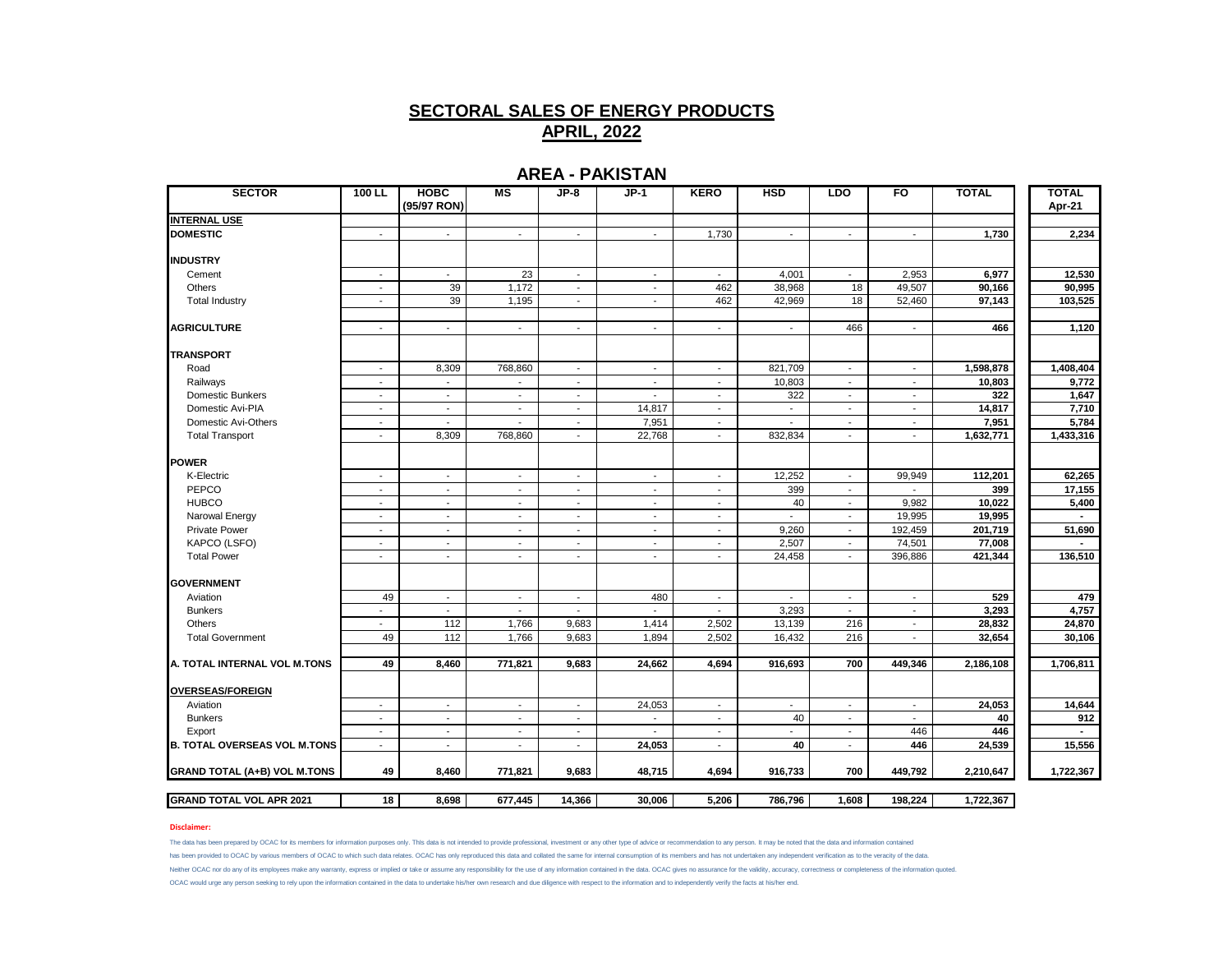|                                     |                          |                            |                          | <b>SINDH</b>             |                          |                          |                          |                          |                          |                |
|-------------------------------------|--------------------------|----------------------------|--------------------------|--------------------------|--------------------------|--------------------------|--------------------------|--------------------------|--------------------------|----------------|
| <b>SECTOR</b>                       | 100 LL                   | <b>HOBC</b><br>(95/97 RON) | MS                       | $JP-8$                   | $JP-1$                   | <b>KERO</b>              | <b>HSD</b>               | LDO                      | FO                       | <b>TOTAL</b>   |
| <b>INTERNAL USE</b>                 |                          |                            |                          |                          |                          |                          |                          |                          |                          |                |
| <b>DOMESTIC</b>                     | $\overline{\phantom{a}}$ | $\overline{\phantom{a}}$   | $\sim$                   | $\overline{\phantom{a}}$ | $\sim$                   | 66                       | $\overline{\phantom{a}}$ | $\overline{\phantom{a}}$ | $\overline{\phantom{a}}$ | 66             |
| <b>INDUSTRY</b>                     |                          |                            |                          |                          |                          |                          |                          |                          |                          |                |
| Cement                              | $\overline{\phantom{a}}$ | $\overline{\phantom{a}}$   | $\blacksquare$           | $\overline{\phantom{a}}$ | $\overline{\phantom{a}}$ | $\overline{\phantom{a}}$ | 590                      | $\overline{\phantom{a}}$ | 137                      | 727            |
| Others                              | $\sim$                   | $\sim$                     | 237                      | $\overline{\phantom{a}}$ | $\sim$                   | $\mathbf{1}$             | 19,398                   | $\sim$                   | 8,454                    | 28,090         |
| <b>Total Industry</b>               | $\blacksquare$           | $\blacksquare$             | 237                      | $\blacksquare$           | $\blacksquare$           | $\mathbf{1}$             | 19,988                   | $\blacksquare$           | 8,591                    | 28,817         |
| <b>AGRICULTURE</b>                  | $\blacksquare$           | $\overline{\phantom{a}}$   | $\mathbf{r}$             | $\overline{\phantom{a}}$ | $\blacksquare$           | $\blacksquare$           | $\overline{\phantom{a}}$ | $\sim$                   | $\blacksquare$           | $\blacksquare$ |
| <b>TRANSPORT</b>                    |                          |                            |                          |                          |                          |                          |                          |                          |                          |                |
| Road                                | $\blacksquare$           | 2,453                      | 170,663                  | $\overline{\phantom{a}}$ | $\blacksquare$           | $\overline{\phantom{a}}$ | 195,508                  | $\blacksquare$           | $\overline{\phantom{a}}$ | 368,624        |
| Railways                            | $\overline{\phantom{a}}$ | $\blacksquare$             |                          | $\overline{\phantom{a}}$ | $\overline{\phantom{a}}$ | $\blacksquare$           | 4,099                    | $\overline{\phantom{a}}$ | $\overline{\phantom{a}}$ | 4,099          |
| Domestic Bunkers                    | $\sim$                   | $\sim$                     | $\sim$                   | $\sim$                   | $\blacksquare$           | $\blacksquare$           | 322                      | $\sim$                   | $\sim$                   | 322            |
| Domestic Avi-PIA                    | $\overline{\phantom{a}}$ | $\overline{\phantom{a}}$   | $\sim$                   | $\overline{\phantom{a}}$ | 14,817                   | $\overline{\phantom{a}}$ | $\overline{\phantom{a}}$ | $\overline{\phantom{a}}$ | $\overline{\phantom{a}}$ | 14,817         |
| Domestic Avi-Others                 | $\sim$                   | $\overline{a}$             |                          | $\sim$                   | 3,917                    | $\blacksquare$           |                          | $\blacksquare$           | $\blacksquare$           | 3,917          |
| <b>Total Transport</b>              | $\overline{\phantom{a}}$ | 2,453                      | 170,663                  | $\overline{\phantom{a}}$ | 18,734                   | $\overline{\phantom{a}}$ | 199,929                  | $\overline{\phantom{a}}$ | $\overline{\phantom{a}}$ | 391,779        |
| <b>POWER</b>                        |                          |                            |                          |                          |                          |                          |                          |                          |                          |                |
| K-Electric                          | $\sim$                   | $\sim$                     | $\sim$                   | $\overline{\phantom{a}}$ | $\overline{\phantom{a}}$ | $\overline{\phantom{a}}$ | 12,252                   | $\sim$                   | 99,949                   | 112,201        |
| PEPCO                               | $\overline{\phantom{a}}$ | $\overline{\phantom{a}}$   | $\blacksquare$           | $\overline{\phantom{a}}$ | $\overline{\phantom{a}}$ | $\overline{\phantom{a}}$ | 38                       | $\overline{\phantom{a}}$ | $\overline{a}$           | 38             |
| <b>HUBCO</b>                        | $\sim$                   | $\sim$                     | $\sim$                   | $\overline{\phantom{a}}$ | $\sim$                   | $\sim$                   | $\overline{\phantom{a}}$ | $\sim$                   | $\overline{\phantom{a}}$ | $\sim$         |
| Narowal Energy                      | $\sim$                   | $\sim$                     | $\overline{\phantom{a}}$ | $\overline{\phantom{a}}$ | $\overline{\phantom{a}}$ | $\overline{\phantom{a}}$ | $\overline{\phantom{a}}$ | $\overline{\phantom{a}}$ | $\overline{\phantom{a}}$ | $\sim$         |
| <b>Private Power</b>                | $\sim$                   | $\blacksquare$             | $\blacksquare$           | $\blacksquare$           | $\blacksquare$           | $\blacksquare$           | 531                      | $\blacksquare$           | 24,735                   | 25,266         |
| KAPCO (LSFO)                        | $\overline{\phantom{a}}$ | $\overline{\phantom{a}}$   | $\overline{\phantom{a}}$ | $\overline{\phantom{a}}$ | $\overline{\phantom{a}}$ | $\blacksquare$           | $\overline{\phantom{a}}$ | $\overline{\phantom{a}}$ |                          |                |
| <b>Total Power</b>                  | $\blacksquare$           | $\blacksquare$             | $\blacksquare$           | $\blacksquare$           | $\blacksquare$           | $\overline{\phantom{a}}$ | 12,821                   | $\blacksquare$           | 124,684                  | 137,505        |
| <b>GOVERNMENT</b>                   |                          |                            |                          |                          |                          |                          |                          |                          |                          |                |
| Aviation                            | $\overline{\phantom{a}}$ | $\blacksquare$             | $\blacksquare$           | $\blacksquare$           | $\overline{\phantom{a}}$ | $\overline{\phantom{a}}$ | $\blacksquare$           | $\overline{\phantom{a}}$ | $\overline{\phantom{a}}$ | $\blacksquare$ |
| <b>Bunkers</b>                      | $\sim$                   | $\blacksquare$             | $\blacksquare$           | $\blacksquare$           | $\blacksquare$           | $\blacksquare$           | 403                      | $\blacksquare$           | $\sim$                   | 403            |
| Others                              | $\sim$                   | 30                         | 179                      | 1,745                    | $\sim$                   | 205                      | 2,476                    | $\overline{\phantom{a}}$ | $\overline{\phantom{a}}$ | 4,635          |
| <b>Total Government</b>             | $\blacksquare$           | 30                         | 179                      | 1,745                    | $\overline{\phantom{a}}$ | 205                      | 2,879                    | $\blacksquare$           | $\mathbf{r}$             | 5,038          |
|                                     |                          |                            |                          |                          |                          |                          |                          |                          |                          |                |
| A. TOTAL INTERNAL VOL M.TONS        | $\blacksquare$           | 2,483                      | 171,079                  | 1,745                    | 18,734                   | 272                      | 235,617                  | $\blacksquare$           | 133,275                  | 563,205        |
| <b>OVERSEAS/FOREIGN</b>             |                          |                            |                          |                          |                          |                          |                          |                          |                          |                |
| Aviation                            | $\blacksquare$           | $\blacksquare$             | $\sim$                   | $\sim$                   | 23,634                   | $\blacksquare$           | $\overline{\phantom{a}}$ | $\sim$                   | $\sim$                   | 23,634         |
| <b>Bunkers</b>                      | $\overline{\phantom{a}}$ | $\overline{\phantom{a}}$   | $\overline{\phantom{a}}$ | $\overline{\phantom{a}}$ | $\overline{\phantom{a}}$ | $\overline{\phantom{a}}$ | 40                       | $\overline{\phantom{a}}$ | $\overline{\phantom{a}}$ | 40             |
| Export                              | $\overline{\phantom{a}}$ | $\overline{\phantom{a}}$   | $\overline{\phantom{a}}$ | $\overline{\phantom{a}}$ | $\blacksquare$           | $\overline{\phantom{a}}$ | $\blacksquare$           | $\overline{\phantom{a}}$ | $\overline{\phantom{a}}$ |                |
| <b>B. TOTAL OVERSEAS VOL M.TONS</b> | $\blacksquare$           | $\blacksquare$             | $\blacksquare$           | $\blacksquare$           | 23,634                   | $\blacksquare$           | 40                       | $\blacksquare$           | $\blacksquare$           | 23,674         |
| <b>GRAND TOTAL (A+B) VOL M.TONS</b> | $\blacksquare$           | 2,483                      | 171,079                  | 1,745                    | 42,368                   | 272                      | 235,657                  | $\blacksquare$           | 133,275                  | 586,879        |

#### **Disclaimer:**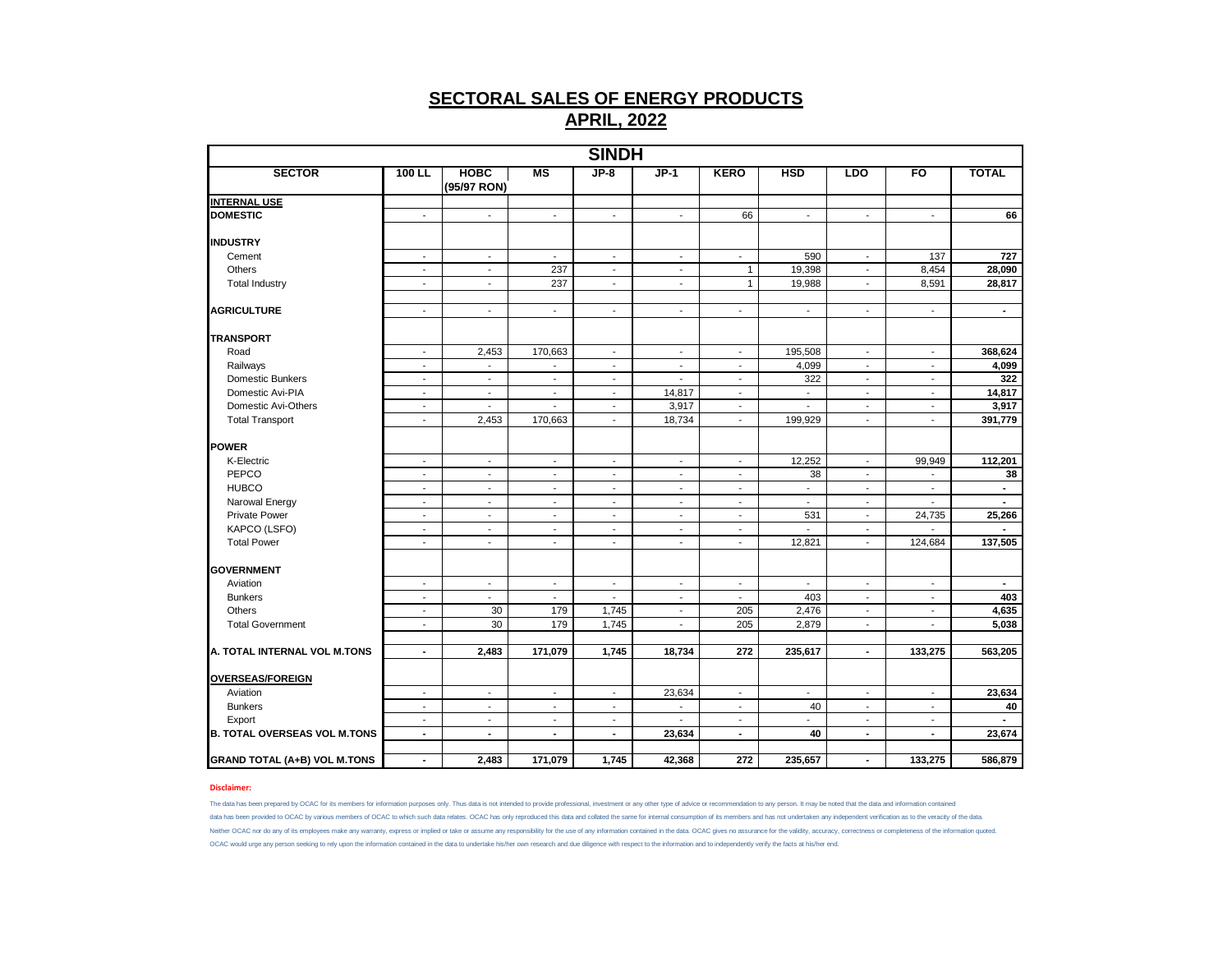|                                     |                          |                             |                          | <b>PUNJAB</b>            |                          |                          |                          |                             |                          |                |
|-------------------------------------|--------------------------|-----------------------------|--------------------------|--------------------------|--------------------------|--------------------------|--------------------------|-----------------------------|--------------------------|----------------|
| <b>SECTOR</b>                       | $100$ LL                 | <b>HOBC</b><br>(95/97 RON)  | MS                       | $JP-8$                   | $JP-1$                   | <b>KERO</b>              | <b>HSD</b>               | <b>LDO</b>                  | FO                       | <b>TOTAL</b>   |
| <b>INTERNAL USE</b>                 |                          |                             |                          |                          |                          |                          |                          |                             |                          |                |
| <b>DOMESTIC</b>                     | $\sim$                   | $\blacksquare$              | $\overline{\phantom{a}}$ | $\sim$                   | $\overline{\phantom{a}}$ | 1,384                    | $\overline{\phantom{a}}$ | $\sim$                      | $\blacksquare$           | 1,384          |
| <b>INDUSTRY</b>                     |                          |                             |                          |                          |                          |                          |                          |                             |                          |                |
| Cement                              | $\blacksquare$           | $\blacksquare$              | 18                       | $\sim$                   | $\overline{\phantom{a}}$ | $\overline{\phantom{a}}$ | 1,608                    | $\blacksquare$              | 2,816                    | 4,442          |
| Others                              | $\blacksquare$           | 39                          | 867                      | $\sim$                   | $\blacksquare$           | 453                      | 16,372                   | 18                          | 40,726                   | 58,475         |
| <b>Total Industry</b>               | $\sim$                   | 39                          | 885                      | $\blacksquare$           | $\blacksquare$           | 453                      | 17,980                   | 18                          | 43,542                   | 62,917         |
| <b>AGRICULTURE</b>                  | $\blacksquare$           | $\blacksquare$              | $\overline{\phantom{a}}$ | $\overline{\phantom{a}}$ | $\overline{\phantom{a}}$ | $\blacksquare$           | $\overline{\phantom{a}}$ | 352                         | $\overline{\phantom{a}}$ | 352            |
|                                     |                          |                             |                          |                          |                          |                          |                          |                             |                          |                |
| <b>TRANSPORT</b>                    |                          |                             |                          |                          |                          |                          |                          |                             |                          |                |
| Road                                | $\sim$                   | 5,253                       | 491,724                  | $\blacksquare$           | $\blacksquare$           | $\blacksquare$           | 514,537                  | $\sim$                      | $\blacksquare$           | 1,011,514      |
| Railways                            | $\blacksquare$           | $\blacksquare$              | $\overline{\phantom{a}}$ | $\sim$                   | $\blacksquare$           | $\overline{\phantom{a}}$ | 6,704                    | $\sim$                      | $\blacksquare$           | 6,704          |
| <b>Domestic Bunkers</b>             | $\blacksquare$           | $\blacksquare$              | $\overline{\phantom{a}}$ | $\blacksquare$           | $\blacksquare$           | $\blacksquare$           | $\overline{\phantom{a}}$ | $\overline{\phantom{a}}$    | $\blacksquare$           | $\blacksquare$ |
| Domestic Avi-PIA                    | $\sim$                   | $\blacksquare$              | $\blacksquare$           | $\overline{\phantom{a}}$ |                          | ÷,                       | $\overline{\phantom{a}}$ | $\blacksquare$              | $\blacksquare$           |                |
| Domestic Avi-Others                 | $\overline{\phantom{a}}$ | $\overline{\phantom{a}}$    | $\overline{\phantom{a}}$ | $\sim$                   | 4,029                    | $\blacksquare$           | $\overline{\phantom{a}}$ | $\sim$                      | $\overline{\phantom{a}}$ | 4,029          |
| <b>Total Transport</b>              | $\blacksquare$           | 5,253                       | 491,724                  | $\blacksquare$           | 4,029                    | $\blacksquare$           | 521,241                  | $\sim$                      | $\blacksquare$           | 1,022,247      |
| <b>POWER</b>                        |                          |                             |                          |                          |                          |                          |                          |                             |                          |                |
| K-Electric                          | $\overline{\phantom{a}}$ | $\sim$                      | $\blacksquare$           | $\sim$                   | $\overline{\phantom{a}}$ | $\blacksquare$           | $\sim$                   | $\sim$                      | $\sim$                   | $\sim$         |
| PEPCO                               | $\mathcal{L}$            | $\mathcal{L}$               | L.                       | $\overline{a}$           | $\blacksquare$           | $\overline{\phantom{a}}$ | 290                      | $\mathcal{L}$               | ÷.                       | 290            |
| <b>HUBCO</b>                        | $\overline{\phantom{a}}$ | $\blacksquare$              | $\blacksquare$           | $\blacksquare$           | $\sim$                   | $\overline{\phantom{a}}$ | $\overline{\phantom{a}}$ | $\overline{\phantom{a}}$    | $\blacksquare$           |                |
| Narowal Energy                      | $\blacksquare$           | $\blacksquare$              | $\blacksquare$           | $\blacksquare$           | $\blacksquare$           | $\overline{\phantom{a}}$ | $\blacksquare$           | $\blacksquare$              | 19,995                   | 19,995         |
| <b>Private Power</b>                | $\sim$                   | $\sim$                      | $\sim$                   | $\blacksquare$           | $\sim$                   | $\overline{\phantom{a}}$ | 8,729                    | $\sim$                      | 167,724                  | 176,453        |
| KAPCO (LSFO)                        | $\overline{\phantom{a}}$ | $\sim$                      | $\overline{\phantom{a}}$ | $\overline{\phantom{a}}$ | $\overline{\phantom{a}}$ | $\overline{\phantom{a}}$ | 2,507                    | $\sim$                      | 74,501                   | 77,008         |
| <b>Total Power</b>                  | $\sim$                   | $\blacksquare$              | $\blacksquare$           | ÷,                       | $\blacksquare$           | $\overline{\phantom{m}}$ | 11,526                   | $\overline{\phantom{a}}$    | 262,220                  | 273,746        |
|                                     |                          |                             |                          |                          |                          |                          |                          |                             |                          |                |
| <b>GOVERNMENT</b>                   |                          |                             |                          |                          |                          |                          |                          |                             |                          |                |
| Aviation                            | 49                       | $\mathcal{L}_{\mathcal{A}}$ | $\blacksquare$           | $\blacksquare$           | 424                      | $\mathbf{r}$             | $\mathbf{r}$             | $\mathcal{L}_{\mathcal{A}}$ | $\mathbf{r}$             | 473            |
| <b>Bunkers</b>                      | $\overline{\phantom{a}}$ | $\blacksquare$              | $\overline{\phantom{a}}$ | $\overline{\phantom{a}}$ | $\blacksquare$           | $\overline{\phantom{a}}$ | 2,865                    | $\overline{\phantom{a}}$    | $\blacksquare$           | 2,865          |
| Others                              | $\sim$                   | $\overline{7}$              | 1,211                    | 7,938                    | 1,202                    | 252                      | 6,063                    | 91                          | $\blacksquare$           | 16,764         |
| <b>Total Government</b>             | 49                       | $\overline{7}$              | 1,211                    | 7,938                    | 1,626                    | 252                      | 8,928                    | 91                          | $\sim$                   | 20,102         |
| A. TOTAL INTERNAL VOL M.TONS        | 49                       | 5,299                       | 493,820                  | 7,938                    | 5,655                    | 2,089                    | 559,675                  | 461                         | 305,762                  | 1,380,748      |
|                                     |                          |                             |                          |                          |                          |                          |                          |                             |                          |                |
| <b>OVERSEAS/FOREIGN</b>             |                          |                             |                          |                          |                          |                          |                          |                             |                          |                |
| Aviation                            | $\blacksquare$           | $\blacksquare$              | $\blacksquare$           | $\blacksquare$           | 377                      | $\blacksquare$           | $\blacksquare$           | $\blacksquare$              | $\blacksquare$           | 377            |
| <b>Bunkers</b>                      | $\sim$                   | $\sim$                      | $\blacksquare$           | $\sim$                   | $\mathbf{r}$             | $\blacksquare$           | $\blacksquare$           | $\blacksquare$              | $\sim$                   | $\sim$         |
| Export                              | $\blacksquare$           | $\blacksquare$              | $\blacksquare$           | $\overline{\phantom{a}}$ | $\blacksquare$           | $\blacksquare$           | $\overline{\phantom{a}}$ | $\blacksquare$              | $\blacksquare$           | $\sim$         |
| <b>B. TOTAL OVERSEAS VOL M.TONS</b> | $\blacksquare$           | $\blacksquare$              | $\blacksquare$           | $\blacksquare$           | 377                      | $\blacksquare$           | $\blacksquare$           | $\blacksquare$              | $\blacksquare$           | 377            |
| <b>GRAND TOTAL (A+B) VOL M.TONS</b> | 49                       | 5,299                       | 493,820                  | 7,938                    | 6,032                    | 2,089                    | 559,675                  | 461                         | 305,762                  | 1,381,125      |

#### **Disclaimer:**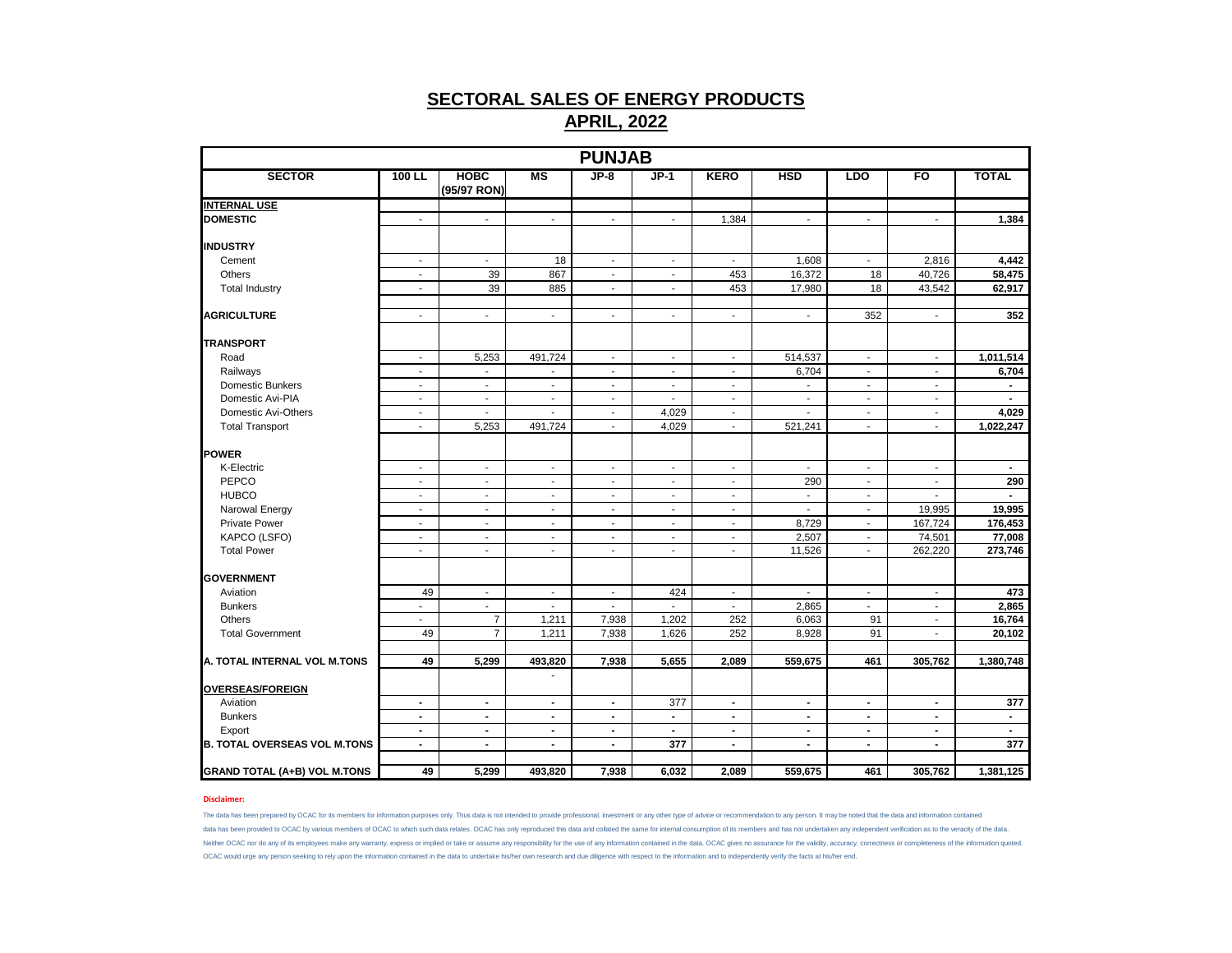|                                     |                                            |                                    |                          |                                    | <b>KHYBER PAKHTUN KHAWA</b>                          |                                  |                          |                                    |                                    |                 |
|-------------------------------------|--------------------------------------------|------------------------------------|--------------------------|------------------------------------|------------------------------------------------------|----------------------------------|--------------------------|------------------------------------|------------------------------------|-----------------|
| <b>SECTOR</b>                       | 100 LL                                     | <b>HOBC</b><br>(95/97 RON)         | <b>MS</b>                | $JP-8$                             | $JP-1$                                               | <b>KERO</b>                      | <b>HSD</b>               | <b>LDO</b>                         | FO                                 | <b>TOTAL</b>    |
| <b>INTERNAL USE</b>                 |                                            |                                    |                          |                                    |                                                      |                                  |                          |                                    |                                    |                 |
| <b>DOMESTIC</b>                     | $\sim$                                     | $\sim$                             | $\sim$                   | $\blacksquare$                     | $\sim$                                               | 280                              | $\blacksquare$           | $\blacksquare$                     | $\mathbf{r}$                       | 280             |
|                                     |                                            |                                    |                          |                                    |                                                      |                                  |                          |                                    |                                    |                 |
| <b>INDUSTRY</b>                     |                                            |                                    |                          |                                    |                                                      |                                  |                          |                                    |                                    |                 |
| Cement                              | $\sim$                                     | $\sim$                             | $\sim$                   | $\sim$                             | $\sim$                                               | $\sim$                           | 1,434                    | $\sim$                             | $\sim$                             | 1,434           |
| Others                              | $\sim$                                     | $\blacksquare$                     | 15                       | $\blacksquare$                     | $\sim$                                               | 8                                | 1,782                    | $\sim$                             | 327                                | 2,132           |
| <b>Total Industry</b>               | $\sim$                                     | $\blacksquare$                     | 15                       | $\blacksquare$                     | $\blacksquare$                                       | 8                                | 3,216                    | $\blacksquare$                     | 327                                | 3,566           |
| <b>AGRICULTURE</b>                  | $\sim$                                     | $\sim$                             | $\sim$                   | $\blacksquare$                     | $\sim$                                               | $\blacksquare$                   | $\sim$                   | 79                                 | $\sim$                             | 79              |
| <b>TRANSPORT</b>                    |                                            |                                    |                          |                                    |                                                      |                                  |                          |                                    |                                    |                 |
| Road                                | $\overline{\phantom{a}}$                   | 531                                | 82,584                   | $\overline{\phantom{a}}$           | $\overline{\phantom{a}}$                             | $\blacksquare$                   | 85,502                   | $\overline{\phantom{a}}$           | $\overline{\phantom{a}}$           | 168,617         |
| Railways                            | $\blacksquare$                             | $\mathcal{L}$                      | $\mathbf{r}$             | $\blacksquare$                     | $\mathbf{r}$                                         | $\overline{\phantom{a}}$         | $\mathbf{r}$             | $\blacksquare$                     | $\sim$                             | $\blacksquare$  |
| Domestic Bunkers                    | $\sim$                                     | $\overline{\phantom{a}}$           | $\sim$                   | $\blacksquare$                     | $\blacksquare$                                       | $\sim$                           | $\overline{\phantom{a}}$ | $\sim$                             | $\blacksquare$                     | $\blacksquare$  |
| Domestic Avi-PIA                    | $\sim$                                     | $\blacksquare$                     | $\overline{\phantom{a}}$ | $\blacksquare$                     | $\blacksquare$                                       | $\blacksquare$                   | $\blacksquare$           | $\sim$                             | $\overline{\phantom{a}}$           | $\sim$          |
| Domestic Avi-Others                 | $\blacksquare$                             | $\sim$                             | $\sim$                   | $\blacksquare$                     | 5                                                    | $\blacksquare$                   | $\blacksquare$           | $\sim$                             | $\blacksquare$                     | 5               |
| <b>Total Transport</b>              | $\sim$                                     | 531                                | 82,584                   | $\blacksquare$                     | 5                                                    | $\blacksquare$                   | 85,502                   | $\blacksquare$                     | $\overline{\phantom{a}}$           | 168,622         |
| <b>POWER</b>                        |                                            |                                    |                          |                                    |                                                      |                                  |                          |                                    |                                    |                 |
| K-Electric                          | $\blacksquare$                             | $\overline{\phantom{a}}$           | $\blacksquare$           | $\overline{\phantom{a}}$           | $\overline{\phantom{a}}$                             | $\overline{\phantom{a}}$         | $\overline{\phantom{a}}$ | $\blacksquare$                     | $\overline{\phantom{a}}$           | $\blacksquare$  |
| PEPCO                               |                                            |                                    |                          |                                    |                                                      |                                  | 71                       |                                    |                                    | 71              |
| <b>HUBCO</b>                        | $\overline{\phantom{a}}$<br>$\blacksquare$ | $\overline{\phantom{a}}$           | $\overline{\phantom{a}}$ | $\overline{\phantom{a}}$           | $\overline{\phantom{a}}$                             | $\overline{\phantom{a}}$         |                          | $\blacksquare$                     | $\overline{\phantom{a}}$           | $\blacksquare$  |
| Narowal Energy                      | $\sim$                                     | $\overline{\phantom{a}}$<br>$\sim$ | $\sim$<br>$\sim$         | $\overline{\phantom{a}}$<br>$\sim$ | $\overline{\phantom{a}}$<br>$\overline{\phantom{a}}$ | $\blacksquare$<br>$\blacksquare$ | $\sim$<br>$\sim$         | $\overline{\phantom{a}}$<br>$\sim$ | $\overline{\phantom{a}}$<br>$\sim$ | $\sim$          |
| <b>Private Power</b>                | $\sim$                                     | $\blacksquare$                     | $\blacksquare$           | $\blacksquare$                     | $\sim$                                               | $\blacksquare$                   | $\sim$                   | $\blacksquare$                     | $\blacksquare$                     | $\sim$          |
| KAPCO (LSFO)                        | $\overline{\phantom{a}}$                   | $\overline{\phantom{a}}$           | $\overline{\phantom{a}}$ | $\overline{\phantom{a}}$           | $\overline{\phantom{a}}$                             | $\blacksquare$                   | $\overline{\phantom{a}}$ | $\overline{\phantom{a}}$           | $\overline{\phantom{a}}$           | $\blacksquare$  |
| <b>Total Power</b>                  | $\sim$                                     | $\overline{\phantom{a}}$           | $\overline{\phantom{a}}$ | $\blacksquare$                     | $\overline{\phantom{a}}$                             | $\blacksquare$                   | 71                       | $\sim$                             | $\blacksquare$                     | $\overline{71}$ |
|                                     |                                            |                                    |                          |                                    |                                                      |                                  |                          |                                    |                                    |                 |
| <b>GOVERNMENT</b>                   |                                            |                                    |                          |                                    |                                                      |                                  |                          |                                    |                                    |                 |
| Aviation                            | $\overline{\phantom{a}}$                   | $\overline{\phantom{a}}$           | $\overline{\phantom{a}}$ | $\overline{\phantom{a}}$           | $\overline{\phantom{a}}$                             | $\blacksquare$                   | $\overline{\phantom{a}}$ | $\blacksquare$                     | $\overline{\phantom{a}}$           | $\blacksquare$  |
| <b>Bunkers</b>                      | $\sim$                                     | $\sim$                             | $\sim$                   | $\overline{\phantom{a}}$           | $\sim$                                               | $\blacksquare$                   | 25                       | $\blacksquare$                     | $\overline{\phantom{a}}$           | 25              |
| Others                              | $\blacksquare$                             | 75                                 | 212                      | $\blacksquare$                     | 204                                                  | 1,186                            | 2,823                    | 17                                 | $\blacksquare$                     | 4,517           |
| <b>Total Government</b>             | $\blacksquare$                             | 75                                 | 212                      | $\overline{\phantom{a}}$           | 204                                                  | 1,186                            | 2,848                    | 17                                 | $\blacksquare$                     | 4,542           |
| A. TOTAL INTERNAL VOL M.TONS        | $\blacksquare$                             | 606                                | 82,811                   | $\blacksquare$                     | 209                                                  | 1,474                            | 91,637                   | 96                                 | 327                                | 177,160         |
|                                     |                                            |                                    |                          |                                    |                                                      |                                  |                          |                                    |                                    |                 |
| <b>OVERSEAS/FOREIGN</b>             |                                            |                                    |                          |                                    |                                                      |                                  |                          |                                    |                                    |                 |
| Aviation                            | $\sim$                                     | $\overline{\phantom{a}}$           | $\sim$                   | $\overline{\phantom{a}}$           | $\sim$                                               | $\blacksquare$                   | $\overline{\phantom{a}}$ | $\sim$                             | $\overline{\phantom{a}}$           | $\blacksquare$  |
| <b>Bunkers</b>                      | $\mathbf{r}$                               | $\mathbf{r}$                       | $\sim$                   | $\overline{a}$                     | $\mathbf{r}$                                         | $\sim$                           | $\sim$                   | $\sim$                             | $\overline{a}$                     | $\blacksquare$  |
| Export                              | $\blacksquare$                             | $\blacksquare$                     | $\overline{\phantom{a}}$ | $\overline{\phantom{a}}$           | $\overline{\phantom{a}}$                             | $\blacksquare$                   | $\blacksquare$           | $\blacksquare$                     | $\overline{\phantom{a}}$           | $\blacksquare$  |
| <b>B. TOTAL OVERSEAS VOL M.TONS</b> | $\blacksquare$                             | $\overline{\phantom{a}}$           | $\blacksquare$           | $\blacksquare$                     | $\sim$                                               | $\blacksquare$                   | $\overline{\phantom{a}}$ | $\sim$                             | $\blacksquare$                     | $\blacksquare$  |
| <b>GRAND TOTAL (A+B) VOL M.TONS</b> | $\blacksquare$                             | 606                                | 82,811                   | $\blacksquare$                     | 209                                                  | 1,474                            | 91,637                   | 96                                 | 327                                | 177,160         |

#### **Disclaimer:**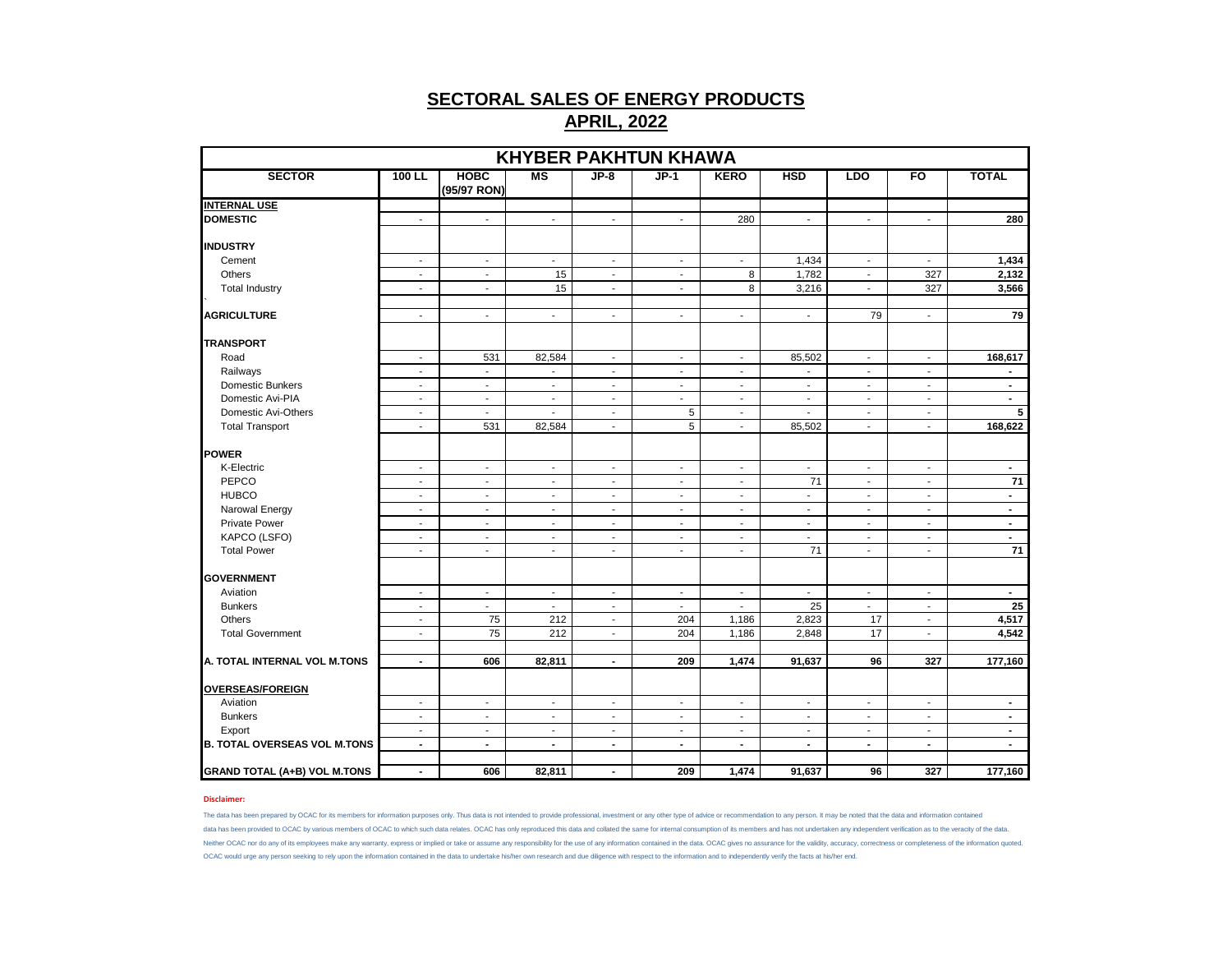|                                     |                          |                            |                          | <b>BALOCHISTAN</b>       |                             |                          |                             |                          |                          |                |
|-------------------------------------|--------------------------|----------------------------|--------------------------|--------------------------|-----------------------------|--------------------------|-----------------------------|--------------------------|--------------------------|----------------|
| <b>SECTOR</b>                       | 100 LL                   | <b>HOBC</b><br>(95/97 RON) | MS                       | $JP-8$                   | $JP-1$                      | <b>KERO</b>              | <b>HSD</b>                  | <b>LDO</b>               | FO                       | <b>TOTAL</b>   |
| <b>INTERNAL USE</b>                 |                          |                            |                          |                          |                             |                          |                             |                          |                          |                |
| <b>DOMESTIC</b>                     | $\blacksquare$           | $\blacksquare$             | ÷.                       | ÷.                       | $\mathcal{L}_{\mathcal{A}}$ | $\sim$                   | $\mathcal{L}_{\mathcal{A}}$ | ÷.                       | $\overline{a}$           | $\blacksquare$ |
| <b>INDUSTRY</b>                     |                          |                            |                          |                          |                             |                          |                             |                          |                          |                |
| Cement                              | $\overline{\phantom{a}}$ | $\blacksquare$             | 5                        | $\blacksquare$           | $\sim$                      | $\sim$                   | 369                         | $\sim$                   | $\blacksquare$           | 374            |
| Others                              | $\overline{\phantom{a}}$ | $\overline{\phantom{a}}$   | 53                       | $\blacksquare$           | $\sim$                      | $\sim$                   | 1,308                       | $\blacksquare$           | $\blacksquare$           | 1,361          |
| <b>Total Industry</b>               | $\overline{\phantom{a}}$ | $\overline{\phantom{a}}$   | 58                       | $\overline{\phantom{a}}$ | $\overline{\phantom{a}}$    | $\overline{\phantom{a}}$ | 1.677                       | $\blacksquare$           | $\overline{\phantom{a}}$ | 1,735          |
| <b>AGRICULTURE</b>                  | $\blacksquare$           | $\blacksquare$             | $\blacksquare$           | $\blacksquare$           | $\blacksquare$              | $\mathbf{r}$             | $\blacksquare$              | $\blacksquare$           | $\blacksquare$           | $\blacksquare$ |
| <b>TRANSPORT</b>                    |                          |                            |                          |                          |                             |                          |                             |                          |                          |                |
| Road                                | $\overline{\phantom{a}}$ | 31                         | 11,504                   | $\sim$                   | $\sim$                      | $\sim$                   | 12,546                      | $\sim$                   | $\overline{\phantom{a}}$ | 24,081         |
| Railways                            | $\overline{\phantom{a}}$ | $\blacksquare$             | ÷,                       | $\sim$                   | $\mathbf{r}$                | $\sim$                   |                             | $\blacksquare$           | $\blacksquare$           | $\blacksquare$ |
| Domestic Bunkers                    | $\overline{\phantom{a}}$ | $\overline{\phantom{a}}$   | $\overline{\phantom{a}}$ | $\overline{\phantom{a}}$ | $\sim$                      | $\overline{\phantom{a}}$ | $\overline{\phantom{a}}$    | $\overline{\phantom{a}}$ | $\overline{\phantom{a}}$ | $\blacksquare$ |
| Domestic Avi-PIA                    | $\sim$                   | $\sim$                     | $\sim$                   | $\blacksquare$           | $\overline{\phantom{a}}$    | $\overline{\phantom{a}}$ | $\overline{\phantom{a}}$    | $\overline{\phantom{a}}$ | $\overline{\phantom{a}}$ | $\blacksquare$ |
| Domestic Avi-Others                 | $\blacksquare$           | $\blacksquare$             | $\sim$                   | $\sim$                   | $\sim$                      | $\sim$                   | $\sim$                      | $\blacksquare$           | $\blacksquare$           | $\sim$         |
| <b>Total Transport</b>              | $\overline{\phantom{a}}$ | 31                         | 11,504                   | $\overline{\phantom{a}}$ | $\blacksquare$              | $\sim$                   | 12,546                      | $\blacksquare$           | $\blacksquare$           | 24,081         |
| POWER                               |                          |                            |                          |                          |                             |                          |                             |                          |                          |                |
| K-Electric                          | $\blacksquare$           | $\mathbf{r}$               | $\sim$                   | $\mathbf{r}$             | $\mathbf{r}$                | $\mathbf{r}$             | $\blacksquare$              | $\mathbf{r}$             | $\sim$                   | $\blacksquare$ |
| PEPCO                               | $\overline{\phantom{a}}$ | $\overline{\phantom{a}}$   | $\overline{\phantom{a}}$ | $\overline{\phantom{a}}$ | $\blacksquare$              | $\overline{\phantom{a}}$ | $\overline{\phantom{a}}$    | $\overline{\phantom{a}}$ | $\blacksquare$           | $\blacksquare$ |
| <b>HUBCO</b>                        | $\sim$                   | $\sim$                     | $\sim$                   | $\sim$                   | $\sim$                      | $\sim$                   | 40                          | $\sim$                   | 9,982                    | 10,022         |
| Narowal Energy                      | $\overline{\phantom{a}}$ | $\overline{\phantom{a}}$   | $\sim$                   | $\overline{\phantom{a}}$ | $\sim$                      | $\overline{\phantom{a}}$ | $\sim$                      | $\overline{\phantom{a}}$ | $\overline{\phantom{a}}$ | $\blacksquare$ |
| <b>Private Power</b>                | $\overline{\phantom{a}}$ | $\overline{\phantom{a}}$   | $\blacksquare$           | $\blacksquare$           | $\blacksquare$              | $\sim$                   | $\sim$                      | $\blacksquare$           | $\overline{a}$           | $\blacksquare$ |
| KAPCO (LSFO)                        | $\overline{\phantom{a}}$ | $\overline{\phantom{a}}$   | $\overline{\phantom{a}}$ | $\blacksquare$           | $\overline{\phantom{a}}$    | $\blacksquare$           | $\overline{\phantom{a}}$    | $\overline{\phantom{a}}$ | $\blacksquare$           | $\blacksquare$ |
| <b>Total Power</b>                  | $\overline{\phantom{a}}$ | $\sim$                     | $\overline{\phantom{a}}$ | $\blacksquare$           | $\sim$                      | $\blacksquare$           | 40                          | $\blacksquare$           | 9,982                    | 10,022         |
|                                     |                          |                            |                          |                          |                             |                          |                             |                          |                          |                |
| <b>GOVERNMENT</b>                   |                          |                            |                          |                          |                             |                          |                             |                          |                          |                |
| Aviation                            | $\blacksquare$           | $\blacksquare$             | $\blacksquare$           | $\blacksquare$           | 56                          | $\blacksquare$           | $\blacksquare$              | $\blacksquare$           | $\sim$                   | 56             |
| <b>Bunkers</b>                      | $\overline{\phantom{a}}$ | $\blacksquare$             | $\sim$                   | $\overline{\phantom{a}}$ | $\blacksquare$              | $\sim$                   | $\sim$                      | $\overline{\phantom{a}}$ | $\overline{\phantom{a}}$ | $\blacksquare$ |
| Others                              | $\overline{\phantom{a}}$ | $\overline{\phantom{a}}$   | 120                      | $\overline{\phantom{a}}$ | 8                           | $\overline{\phantom{a}}$ | 955                         | 52                       | $\blacksquare$           | 1,135          |
| <b>Total Government</b>             | $\overline{\phantom{a}}$ | $\overline{\phantom{a}}$   | 120                      | $\overline{\phantom{a}}$ | 64                          | $\overline{\phantom{a}}$ | 955                         | 52                       | $\overline{\phantom{a}}$ | 1,191          |
| A. TOTAL INTERNAL VOL M.TONS        | $\blacksquare$           | 31                         | 11,682                   | $\blacksquare$           | 64                          | $\blacksquare$           | 15,218                      | 52                       | 9,982                    | 37,029         |
| <b>OVERSEAS/FOREIGN</b>             |                          |                            |                          |                          |                             |                          |                             |                          |                          |                |
| Aviation                            | $\overline{\phantom{a}}$ | $\overline{\phantom{a}}$   | $\overline{\phantom{a}}$ | $\overline{\phantom{a}}$ | 42                          | $\sim$                   | $\overline{\phantom{a}}$    | $\overline{\phantom{a}}$ | $\overline{\phantom{a}}$ | 42             |
| <b>Bunkers</b>                      | $\overline{\phantom{a}}$ | $\overline{\phantom{a}}$   | $\blacksquare$           | $\sim$                   | $\overline{\phantom{a}}$    | $\sim$                   | $\blacksquare$              | $\blacksquare$           | $\blacksquare$           | $\blacksquare$ |
| Export                              | $\overline{\phantom{a}}$ | $\overline{\phantom{a}}$   | $\overline{\phantom{a}}$ | $\overline{\phantom{a}}$ | $\overline{\phantom{a}}$    | $\overline{\phantom{a}}$ | $\overline{\phantom{a}}$    | $\overline{\phantom{a}}$ | 446                      | 446            |
| <b>B. TOTAL OVERSEAS VOL M.TONS</b> | $\blacksquare$           | $\blacksquare$             | $\blacksquare$           | $\blacksquare$           | 42                          | $\overline{\phantom{a}}$ | $\blacksquare$              | $\blacksquare$           | 446                      | 488            |
| <b>GRAND TOTAL (A+B) VOL M.TONS</b> | $\blacksquare$           | 31                         | 11,682                   | $\blacksquare$           | 106                         | $\blacksquare$           | 15,218                      | 52                       | 10,428                   | 37,517         |

#### **Disclaimer:**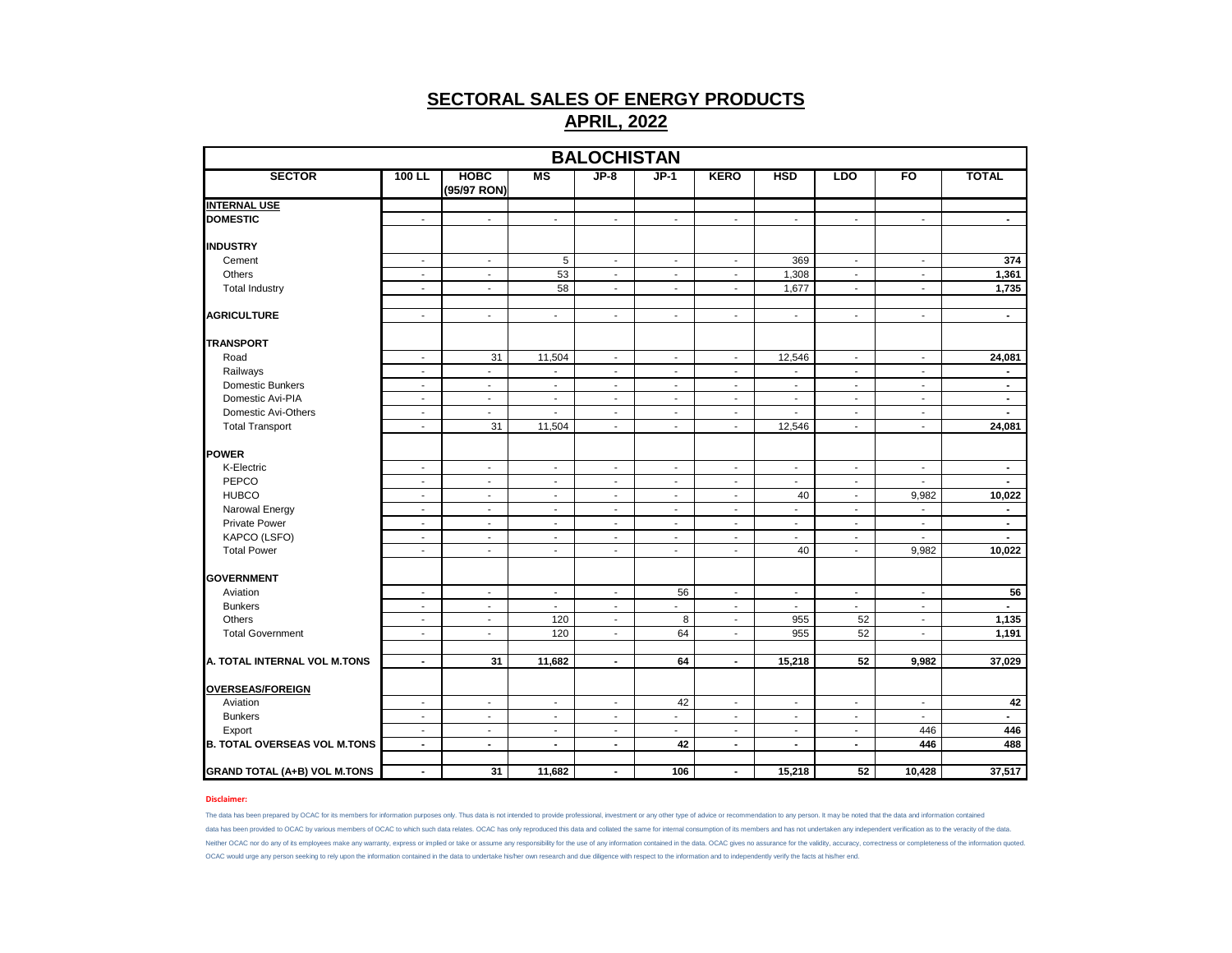|                                     |                          |                            |                          |                          | <b>GILGIT BALTISTAN</b>  |                          |                          |                          |                          |                                  |
|-------------------------------------|--------------------------|----------------------------|--------------------------|--------------------------|--------------------------|--------------------------|--------------------------|--------------------------|--------------------------|----------------------------------|
| <b>SECTOR</b>                       | 100 LL                   | <b>HOBC</b><br>(95/97 RON) | $\overline{\text{MS}}$   | $JP-8$                   | $JP-1$                   | <b>KERO</b>              | <b>HSD</b>               | <b>LDO</b>               | FO                       | <b>TOTAL</b>                     |
| <b>INTERNAL USE</b>                 |                          |                            |                          |                          |                          |                          |                          |                          |                          |                                  |
| <b>DOMESTIC</b>                     | $\mathbf{r}$             | $\sim$                     | $\mathbf{r}$             | $\mathbf{r}$             | $\mathbf{r}$             | $\sim$                   | L.                       | $\mathbf{r}$             | $\blacksquare$           | $\blacksquare$                   |
| <b>INDUSTRY</b>                     |                          |                            |                          |                          |                          |                          |                          |                          |                          |                                  |
| Cement                              | $\sim$                   | $\sim$                     | $\sim$                   | $\overline{\phantom{a}}$ | $\sim$                   | $\sim$                   | $\overline{\phantom{a}}$ | $\sim$                   | $\sim$                   | $\sim$                           |
| Others                              | $\blacksquare$           | $\overline{\phantom{a}}$   | $\overline{\phantom{a}}$ | $\overline{\phantom{a}}$ | $\overline{\phantom{a}}$ | $\sim$                   | 108                      | $\blacksquare$           | $\blacksquare$           | 108                              |
| <b>Total Industry</b>               | $\blacksquare$           | $\blacksquare$             | $\overline{\phantom{a}}$ | $\blacksquare$           | $\blacksquare$           | $\sim$                   | 108                      | $\blacksquare$           | $\blacksquare$           | 108                              |
|                                     |                          |                            |                          |                          |                          |                          |                          |                          |                          |                                  |
| <b>AGRICULTURE</b>                  | $\mathbf{r}$             | $\mathbf{r}$               | $\mathbf{r}$             | $\blacksquare$           | L.                       | $\mathbf{r}$             | $\blacksquare$           | $\blacksquare$           | $\mathbf{r}$             | $\blacksquare$                   |
| <b>TRANSPORT</b>                    |                          |                            |                          |                          |                          |                          |                          |                          |                          |                                  |
| Road                                | $\sim$                   | $\blacksquare$             | 2,125                    | $\overline{\phantom{a}}$ | $\overline{\phantom{a}}$ | $\sim$                   | 2,558                    | $\overline{\phantom{a}}$ | $\blacksquare$           | 4,683                            |
| Railways                            | $\sim$                   | $\sim$                     | $\blacksquare$           | $\blacksquare$           | $\blacksquare$           | $\sim$                   | $\sim$                   | $\mathbf{r}$             | $\blacksquare$           | $\blacksquare$                   |
| Domestic Bunkers                    | $\sim$                   | $\overline{\phantom{a}}$   | $\overline{\phantom{a}}$ | $\overline{\phantom{a}}$ | $\overline{\phantom{a}}$ | $\sim$                   | $\overline{\phantom{a}}$ | $\overline{\phantom{a}}$ | $\overline{\phantom{a}}$ | $\blacksquare$                   |
| Domestic Avi-PIA                    | $\overline{\phantom{a}}$ | $\sim$                     | $\overline{\phantom{a}}$ | $\overline{\phantom{a}}$ | $\overline{\phantom{a}}$ | $\overline{\phantom{a}}$ | $\overline{\phantom{a}}$ | $\overline{\phantom{a}}$ | $\overline{\phantom{a}}$ | $\blacksquare$                   |
| Domestic Avi-Others                 | $\sim$                   | $\sim$                     | $\sim$                   | $\overline{\phantom{a}}$ | $\overline{\phantom{a}}$ | $\sim$                   | $\blacksquare$           | $\blacksquare$           | $\sim$                   | $\sim$                           |
| <b>Total Transport</b>              | $\sim$                   | $\blacksquare$             | 2,125                    | $\overline{\phantom{a}}$ | $\overline{\phantom{a}}$ | $\sim$                   | 2,558                    | $\overline{\phantom{a}}$ | $\overline{\phantom{a}}$ | 4,683                            |
|                                     |                          |                            |                          |                          |                          |                          |                          |                          |                          |                                  |
| <b>POWER</b>                        |                          |                            |                          |                          |                          |                          |                          |                          |                          |                                  |
| K-Electric                          | $\sim$                   | $\sim$                     | $\sim$                   | $\blacksquare$           | $\blacksquare$           | $\sim$                   | $\blacksquare$           | $\mathbf{r}$             | $\blacksquare$           | $\blacksquare$                   |
| PEPCO                               | $\overline{\phantom{a}}$ | $\overline{\phantom{a}}$   | $\overline{\phantom{a}}$ | $\overline{\phantom{a}}$ | $\overline{\phantom{a}}$ | $\overline{\phantom{a}}$ | $\overline{\phantom{a}}$ | $\overline{\phantom{a}}$ | $\overline{\phantom{a}}$ | $\blacksquare$                   |
| <b>HUBCO</b>                        | $\blacksquare$           | $\sim$                     | $\overline{\phantom{a}}$ | $\overline{\phantom{a}}$ | $\sim$                   | $\sim$                   | $\overline{\phantom{a}}$ | $\overline{\phantom{a}}$ | $\blacksquare$           | $\sim$                           |
| Narowal Energy                      | $\blacksquare$           | $\blacksquare$             | $\overline{\phantom{a}}$ | $\overline{\phantom{a}}$ | $\blacksquare$           | $\sim$                   | $\overline{\phantom{a}}$ | $\overline{\phantom{a}}$ | $\overline{\phantom{a}}$ | $\blacksquare$                   |
| Private Power                       | $\overline{\phantom{a}}$ | $\blacksquare$             | $\overline{\phantom{a}}$ | $\overline{\phantom{a}}$ | $\blacksquare$           | $\sim$                   | $\blacksquare$           | $\overline{\phantom{a}}$ | $\overline{\phantom{a}}$ | $\blacksquare$                   |
| KAPCO (LSFO)                        | $\blacksquare$           | $\blacksquare$             | $\overline{\phantom{a}}$ | $\overline{\phantom{a}}$ | $\overline{\phantom{a}}$ | $\sim$                   | $\blacksquare$           | $\overline{\phantom{a}}$ | $\blacksquare$           | $\blacksquare$                   |
| <b>Total Power</b>                  | $\sim$                   | $\sim$                     | $\overline{\phantom{a}}$ | $\overline{\phantom{a}}$ | $\overline{\phantom{a}}$ | $\overline{\phantom{a}}$ | $\overline{\phantom{a}}$ | $\blacksquare$           | $\overline{\phantom{a}}$ | $\blacksquare$                   |
| <b>GOVERNMENT</b>                   |                          |                            |                          |                          |                          |                          |                          |                          |                          |                                  |
| Aviation                            | $\blacksquare$           | $\blacksquare$             | $\blacksquare$           | $\overline{\phantom{a}}$ | $\blacksquare$           | $\blacksquare$           | $\blacksquare$           | $\blacksquare$           | $\overline{\phantom{a}}$ | $\blacksquare$                   |
| <b>Bunkers</b>                      | $\sim$                   | $\blacksquare$             | $\sim$                   | $\overline{\phantom{a}}$ | $\sim$                   | $\sim$                   | $\overline{\phantom{a}}$ | $\overline{\phantom{a}}$ | $\blacksquare$           | $\blacksquare$                   |
| Others                              | $\sim$                   | $\sim$                     | 44                       | $\overline{\phantom{a}}$ | $\overline{\phantom{a}}$ | 260                      | 580                      | $\overline{\phantom{a}}$ | $\overline{\phantom{a}}$ | 884                              |
| <b>Total Government</b>             | $\overline{\phantom{a}}$ | $\overline{\phantom{a}}$   | 44                       | $\overline{\phantom{a}}$ | $\overline{\phantom{a}}$ | 260                      | 580                      | $\overline{\phantom{a}}$ | $\overline{\phantom{a}}$ | 884                              |
|                                     |                          |                            |                          |                          |                          |                          |                          |                          |                          |                                  |
| A. TOTAL INTERNAL VOL M.TONS        | $\blacksquare$           | $\blacksquare$             | 2,169                    | $\blacksquare$           | $\blacksquare$           | 260                      | 3,246                    | $\blacksquare$           | $\blacksquare$           | 5,675                            |
| <b>OVERSEAS/FOREIGN</b>             |                          |                            |                          |                          |                          |                          |                          |                          |                          |                                  |
| Aviation                            | $\sim$                   | $\overline{\phantom{a}}$   | $\overline{\phantom{a}}$ | $\overline{\phantom{a}}$ | $\overline{\phantom{a}}$ | $\sim$                   | $\overline{\phantom{a}}$ | $\overline{\phantom{a}}$ | $\overline{\phantom{a}}$ |                                  |
| <b>Bunkers</b>                      | $\mathbf{r}$             | $\mathbf{r}$               | $\mathbf{r}$             | $\overline{\phantom{a}}$ | $\mathbf{r}$             | $\mathbf{r}$             | $\overline{a}$           | $\blacksquare$           | $\mathbf{r}$             | $\blacksquare$<br>$\blacksquare$ |
| Export                              | $\sim$                   | $\overline{\phantom{a}}$   | $\overline{\phantom{a}}$ | $\overline{\phantom{a}}$ | $\overline{\phantom{a}}$ | $\sim$                   | $\overline{\phantom{a}}$ | $\overline{\phantom{a}}$ | $\overline{\phantom{a}}$ | $\blacksquare$                   |
| <b>B. TOTAL OVERSEAS VOL M.TONS</b> | $\blacksquare$           | $\blacksquare$             | $\blacksquare$           | $\blacksquare$           | $\blacksquare$           | $\overline{\phantom{a}}$ | $\blacksquare$           | $\blacksquare$           | $\blacksquare$           | $\blacksquare$                   |
|                                     |                          |                            |                          |                          |                          |                          |                          |                          |                          |                                  |
| <b>GRAND TOTAL (A+B) VOL M.TONS</b> | $\blacksquare$           | $\blacksquare$             | 2,169                    | $\overline{\phantom{a}}$ | $\blacksquare$           | 260                      | 3,246                    | $\blacksquare$           | $\blacksquare$           | 5,675                            |

#### **Disclaimer:**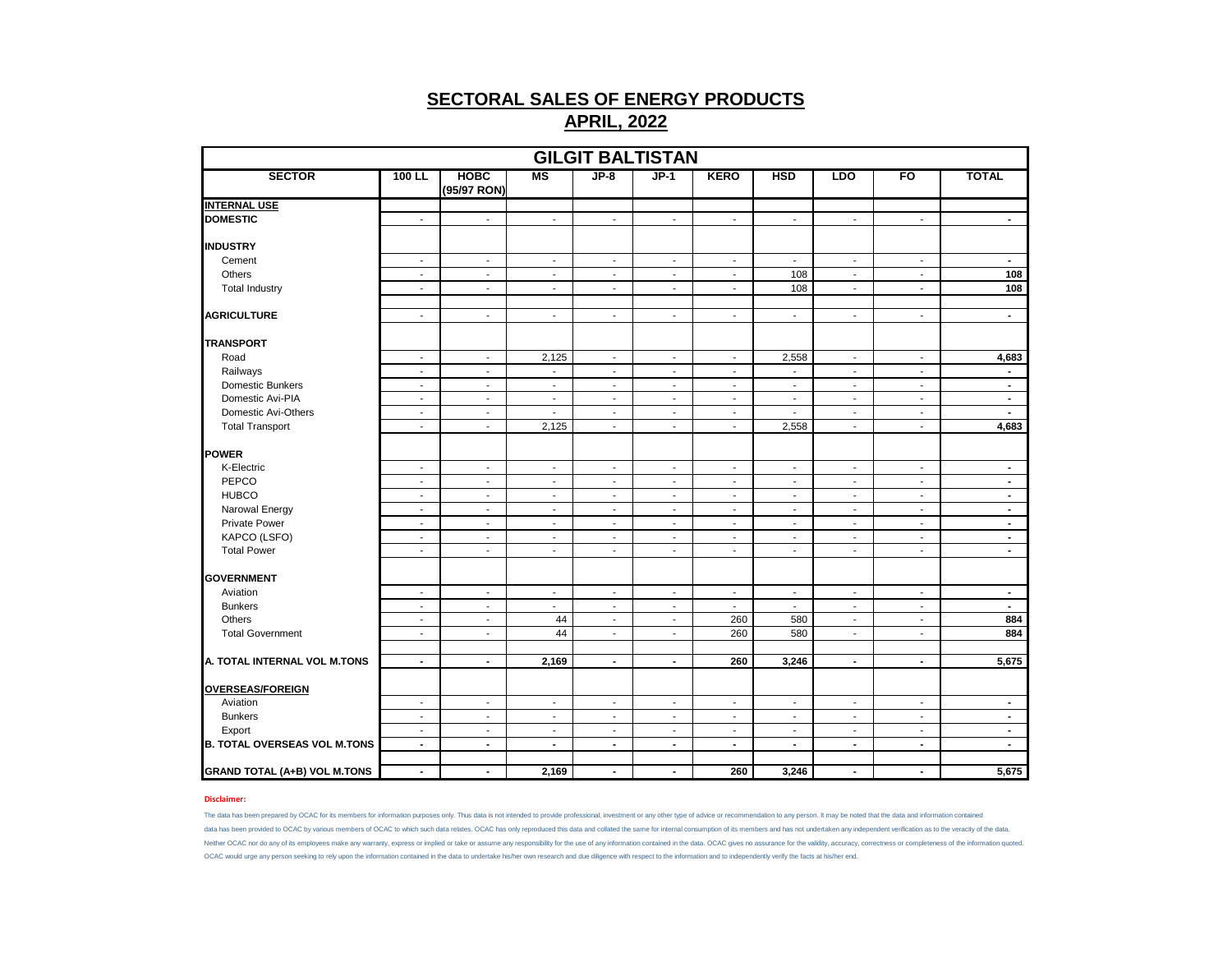|                                     |                          |                            |                          | <b>AZAD KASHMIR</b>      |                          |                          |                          |                          |                          |                |
|-------------------------------------|--------------------------|----------------------------|--------------------------|--------------------------|--------------------------|--------------------------|--------------------------|--------------------------|--------------------------|----------------|
| <b>SECTOR</b>                       | 100 LL                   | <b>HOBC</b><br>(95/97 RON) | MS                       | $JP-8$                   | $JP-1$                   | <b>KERO</b>              | <b>HSD</b>               | <b>LDO</b>               | FO                       | <b>TOTAL</b>   |
| <b>INTERNAL USE</b>                 |                          |                            |                          |                          |                          |                          |                          |                          |                          |                |
| <b>DOMESTIC</b>                     | $\sim$                   | $\mathbf{r}$               | $\mathbf{r}$             | $\mathcal{L}$            | $\mathbf{r}$             | $\mathbb{R}^2$           | $\sim$                   | $\mathbf{r}$             | $\mathbf{r}$             | $\blacksquare$ |
| <b>INDUSTRY</b>                     |                          |                            |                          |                          |                          |                          |                          |                          |                          |                |
| Cement                              | $\sim$                   | $\sim$                     | $\overline{\phantom{a}}$ | $\sim$                   | $\sim$                   | $\sim$                   | $\sim$                   | $\overline{\phantom{a}}$ | $\sim$                   | $\sim$         |
| Others                              | $\overline{\phantom{a}}$ | $\sim$                     | $\overline{\phantom{a}}$ | $\sim$                   | $\overline{\phantom{a}}$ | $\blacksquare$           | $\blacksquare$           | $\overline{\phantom{a}}$ | $\overline{\phantom{a}}$ | $\blacksquare$ |
| <b>Total Industry</b>               | $\blacksquare$           | $\blacksquare$             | $\blacksquare$           | $\blacksquare$           | $\blacksquare$           | $\blacksquare$           | $\blacksquare$           | $\blacksquare$           | $\blacksquare$           | $\sim$         |
| <b>AGRICULTURE</b>                  | $\mathbf{r}$             | $\blacksquare$             | $\blacksquare$           | $\mathbf{r}$             | $\blacksquare$           | $\blacksquare$           | $\sim$                   | 35                       | $\mathbf{r}$             | 35             |
| <b>TRANSPORT</b>                    |                          |                            |                          |                          |                          |                          |                          |                          |                          |                |
| Road                                | $\overline{\phantom{a}}$ | 41                         | 9,482                    | $\sim$                   | $\blacksquare$           | $\blacksquare$           | 10,360                   | $\overline{\phantom{a}}$ | $\sim$                   | 19,883         |
| Railways                            | $\mathbf{r}$             | $\blacksquare$             | $\overline{a}$           | $\mathbf{r}$             | $\blacksquare$           | $\mathbf{r}$             | $\mathcal{L}$            | $\mathbf{r}$             | $\mathbf{r}$             | $\blacksquare$ |
| Domestic Bunkers                    | $\overline{\phantom{a}}$ | $\overline{\phantom{a}}$   | $\overline{\phantom{a}}$ | $\blacksquare$           | $\overline{\phantom{a}}$ | $\blacksquare$           | $\overline{\phantom{a}}$ | $\overline{\phantom{a}}$ | $\overline{\phantom{a}}$ | $\blacksquare$ |
| Domestic Avi-PIA                    | $\overline{\phantom{a}}$ | $\overline{\phantom{a}}$   | $\overline{\phantom{a}}$ | $\sim$                   | $\sim$                   | $\blacksquare$           | $\overline{\phantom{a}}$ | $\overline{\phantom{a}}$ | $\sim$                   | $\sim$         |
| Domestic Avi-Others                 | $\sim$                   | $\sim$                     | $\blacksquare$           | $\sim$                   | $\overline{\phantom{a}}$ | $\sim$                   | $\sim$                   | $\blacksquare$           | $\sim$                   | $\sim$         |
| <b>Total Transport</b>              | $\sim$                   | 41                         | 9,482                    | $\sim$                   | $\overline{\phantom{a}}$ | $\blacksquare$           | 10,360                   | $\overline{\phantom{a}}$ | $\overline{\phantom{a}}$ | 19,883         |
| <b>POWER</b>                        |                          |                            |                          |                          |                          |                          |                          |                          |                          |                |
| K-Electric                          | $\blacksquare$           | $\sim$                     | $\blacksquare$           | $\mathbf{r}$             | $\blacksquare$           | $\sim$                   | $\mathbf{r}$             | $\blacksquare$           | $\sim$                   | $\blacksquare$ |
| PEPCO                               | $\overline{\phantom{a}}$ | $\overline{\phantom{a}}$   | $\overline{\phantom{a}}$ | $\overline{\phantom{a}}$ | $\blacksquare$           | $\overline{\phantom{a}}$ | $\overline{\phantom{a}}$ | $\overline{\phantom{a}}$ | $\overline{\phantom{a}}$ | $\blacksquare$ |
| <b>HUBCO</b>                        | $\sim$                   | $\sim$                     | $\sim$                   | $\blacksquare$           | $\overline{\phantom{a}}$ | $\sim$                   | $\overline{\phantom{a}}$ | $\sim$                   | $\sim$                   | $\sim$         |
| Narowal Energy                      | $\sim$                   | $\sim$                     | $\overline{\phantom{a}}$ | $\sim$                   | $\overline{\phantom{a}}$ | $\sim$                   | $\overline{\phantom{a}}$ | $\overline{\phantom{a}}$ | $\sim$                   | $\blacksquare$ |
| <b>Private Power</b>                | $\blacksquare$           | $\sim$                     | $\blacksquare$           | $\mathbf{r}$             | $\sim$                   | $\mathcal{L}$            | $\mathbf{r}$             | $\blacksquare$           | $\sim$                   | $\blacksquare$ |
| KAPCO (LSFO)                        | $\blacksquare$           | $\sim$                     | $\blacksquare$           | $\sim$                   | $\sim$                   | $\blacksquare$           | $\blacksquare$           | $\blacksquare$           | $\sim$                   | $\blacksquare$ |
| <b>Total Power</b>                  | $\overline{\phantom{a}}$ | $\sim$                     | $\overline{\phantom{a}}$ | $\sim$                   | $\sim$                   | $\blacksquare$           | $\blacksquare$           | $\overline{\phantom{a}}$ | $\overline{\phantom{a}}$ | $\blacksquare$ |
|                                     |                          |                            |                          |                          |                          |                          |                          |                          |                          |                |
| <b>GOVERNMENT</b>                   |                          |                            |                          |                          |                          |                          |                          |                          |                          |                |
| Aviation                            | $\blacksquare$           | $\sim$                     | $\blacksquare$           | $\blacksquare$           | $\overline{\phantom{a}}$ | $\blacksquare$           | $\sim$                   | $\blacksquare$           | $\blacksquare$           | $\blacksquare$ |
| <b>Bunkers</b>                      | $\sim$                   | $\sim$                     | $\blacksquare$           | $\sim$                   | $\overline{\phantom{a}}$ | $\sim$                   | $\blacksquare$           | $\blacksquare$           | $\sim$                   | $\sim$         |
| Others                              | $\sim$                   | $\overline{\phantom{a}}$   | $\blacksquare$           | $\sim$                   | $\overline{\phantom{a}}$ | 599                      | 146                      | $\blacksquare$           | $\sim$                   | 745            |
| <b>Total Government</b>             | $\overline{\phantom{a}}$ | $\overline{\phantom{a}}$   | $\overline{\phantom{a}}$ | $\overline{\phantom{a}}$ | $\blacksquare$           | 599                      | 146                      | $\overline{\phantom{a}}$ | $\overline{\phantom{a}}$ | 745            |
| A. TOTAL INTERNAL VOL M.TONS        | $\sim$                   | 41                         | 9,482                    | $\sim$                   | $\blacksquare$           | 599                      | 10,506                   | 35                       | $\blacksquare$           | 20,663         |
| <b>OVERSEAS/FOREIGN</b>             |                          |                            |                          |                          |                          |                          |                          |                          |                          |                |
| Aviation                            | $\sim$                   | $\overline{\phantom{a}}$   | $\overline{\phantom{a}}$ | $\sim$                   | $\overline{\phantom{a}}$ | $\sim$                   | $\sim$                   | $\blacksquare$           | $\sim$                   | $\sim$         |
| <b>Bunkers</b>                      | $\blacksquare$           | $\sim$                     | $\blacksquare$           | $\sim$                   | $\blacksquare$           | $\blacksquare$           | $\blacksquare$           | $\blacksquare$           | $\sim$                   | $\blacksquare$ |
| Export                              | $\overline{\phantom{a}}$ | $\overline{\phantom{a}}$   | $\overline{\phantom{a}}$ | $\overline{\phantom{a}}$ | $\overline{\phantom{a}}$ | $\overline{\phantom{a}}$ | $\overline{\phantom{a}}$ | $\overline{\phantom{a}}$ | $\overline{\phantom{a}}$ | $\blacksquare$ |
| <b>B. TOTAL OVERSEAS VOL M.TONS</b> | $\overline{\phantom{a}}$ | $\blacksquare$             | $\blacksquare$           | $\overline{\phantom{a}}$ | $\sim$                   | $\blacksquare$           | $\blacksquare$           | $\blacksquare$           | $\blacksquare$           | $\blacksquare$ |
| <b>GRAND TOTAL (A+B) VOL M.TONS</b> | $\blacksquare$           | 41                         | 9,482                    | $\blacksquare$           | $\blacksquare$           | 599                      | 10,506                   | 35                       | $\overline{\phantom{a}}$ | 20,663         |

#### **Disclaimer:**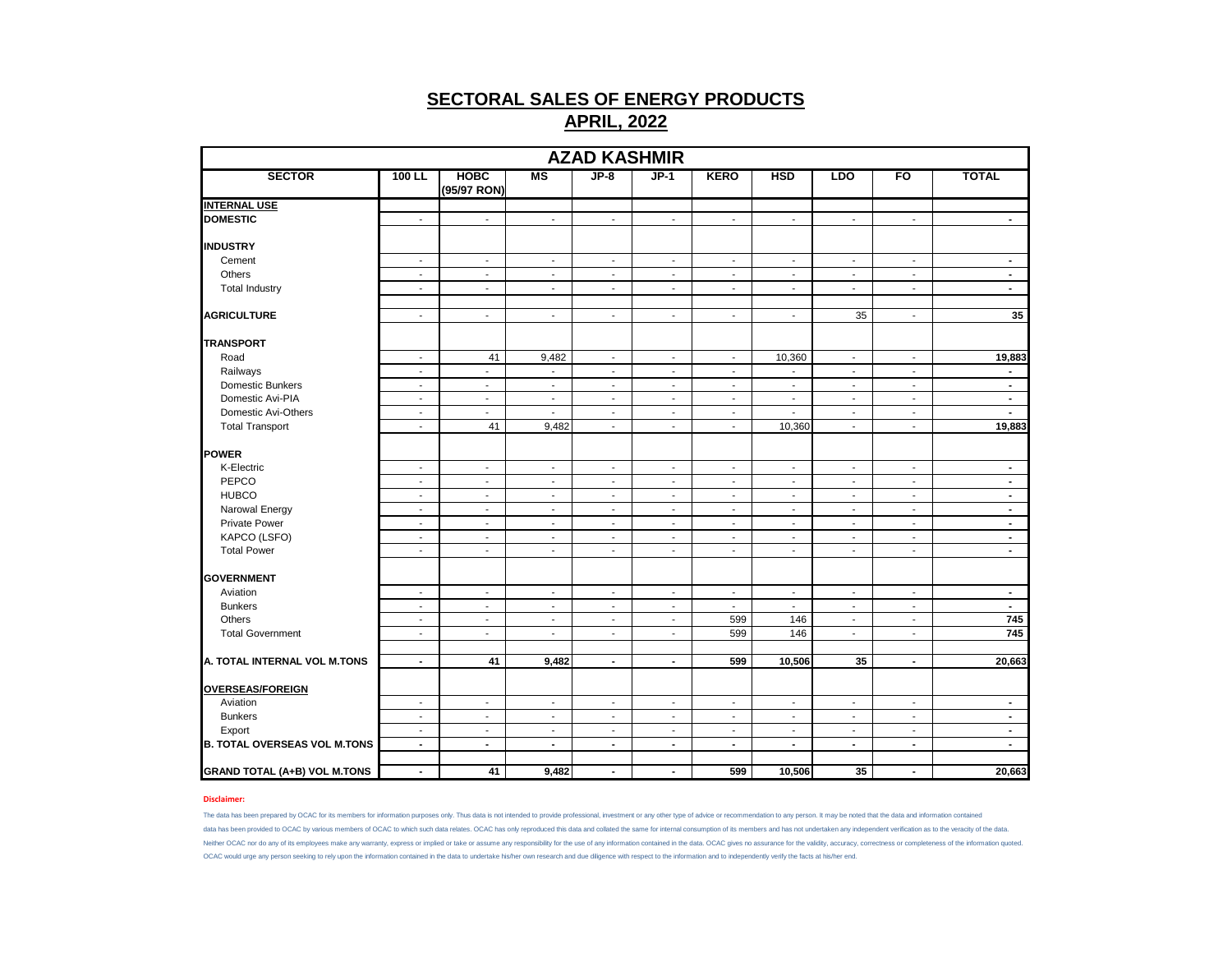|                                     |                          |                            |                          | <b>FATA</b>              |                          |                          |                          |                          |                          |                |
|-------------------------------------|--------------------------|----------------------------|--------------------------|--------------------------|--------------------------|--------------------------|--------------------------|--------------------------|--------------------------|----------------|
| <b>SECTOR</b>                       | $100$ LL                 | <b>HOBC</b><br>(95/97 RON) | <b>MS</b>                | $JP-8$                   | $JP-1$                   | <b>KERO</b>              | <b>HSD</b>               | <b>LDO</b>               | FO                       | <b>TOTAL</b>   |
| <b>INTERNAL USE</b>                 |                          |                            |                          |                          |                          |                          |                          |                          |                          |                |
| <b>DOMESTIC</b>                     | $\sim$                   | $\sim$                     | $\overline{\phantom{a}}$ | $\sim$                   | $\sim$                   | $\overline{\phantom{a}}$ | $\overline{\phantom{a}}$ | $\sim$                   | $\overline{\phantom{a}}$ | $\blacksquare$ |
| <b>INDUSTRY</b>                     |                          |                            |                          |                          |                          |                          |                          |                          |                          |                |
| Cement                              | $\blacksquare$           | $\sim$                     | $\overline{\phantom{a}}$ | $\sim$                   | $\blacksquare$           | $\overline{\phantom{a}}$ | $\blacksquare$           | $\sim$                   | $\sim$                   | $\sim$         |
| Others                              | $\blacksquare$           | $\blacksquare$             | $\blacksquare$           | $\overline{\phantom{a}}$ | $\blacksquare$           | $\overline{\phantom{a}}$ | $\overline{a}$           | $\sim$                   | $\sim$                   | $\sim$         |
| <b>Total Industry</b>               | $\sim$                   | $\sim$                     | $\overline{\phantom{a}}$ | $\blacksquare$           | $\overline{a}$           | $\blacksquare$           | $\sim$                   | $\sim$                   | $\sim$                   | $\sim$         |
| <b>AGRICULTURE</b>                  | $\sim$                   | $\sim$                     | $\overline{\phantom{a}}$ | $\sim$                   | $\overline{\phantom{a}}$ | $\overline{\phantom{a}}$ | $\overline{\phantom{a}}$ | $\overline{\phantom{a}}$ | $\overline{\phantom{a}}$ | $\sim$         |
| <b>TRANSPORT</b>                    |                          |                            |                          |                          |                          |                          |                          |                          |                          |                |
| Road                                | $\overline{\phantom{a}}$ | $\sim$                     | 778                      | $\sim$                   | $\sim$                   | $\sim$                   | 698                      | $\sim$                   | $\sim$                   | 1,476          |
| Railways                            | $\sim$                   | $\sim$                     | $\overline{\phantom{a}}$ | $\sim$                   | $\sim$                   | $\blacksquare$           | $\blacksquare$           | $\sim$                   | $\sim$                   | $\sim$         |
| Domestic Bunkers                    | $\overline{\phantom{a}}$ | $\sim$                     | $\blacksquare$           | $\overline{\phantom{a}}$ | $\overline{\phantom{a}}$ | $\blacksquare$           | $\blacksquare$           | $\sim$                   | $\overline{\phantom{a}}$ | $\blacksquare$ |
| Domestic Avi-PIA                    | $\blacksquare$           | $\blacksquare$             | $\overline{\phantom{a}}$ | $\blacksquare$           | $\blacksquare$           | $\blacksquare$           | ÷,                       | $\sim$                   | $\blacksquare$           | $\sim$         |
| Domestic Avi-Others                 | $\sim$                   | $\sim$                     | $\blacksquare$           | $\sim$                   | $\blacksquare$           | $\overline{\phantom{a}}$ | $\blacksquare$           | $\blacksquare$           | $\sim$                   | $\sim$         |
| <b>Total Transport</b>              | $\sim$                   | $\mathbf{r}$               | 778                      | $\blacksquare$           | $\blacksquare$           | $\blacksquare$           | 698                      | $\blacksquare$           | $\blacksquare$           | 1,476          |
| POWER                               |                          |                            |                          |                          |                          |                          |                          |                          |                          |                |
| K-Electric                          | $\blacksquare$           | $\sim$                     | $\overline{\phantom{a}}$ | $\blacksquare$           | $\overline{\phantom{a}}$ | $\overline{\phantom{a}}$ | $\blacksquare$           | $\blacksquare$           | $\overline{\phantom{a}}$ | $\blacksquare$ |
| PEPCO                               | $\overline{\phantom{a}}$ | $\blacksquare$             | $\overline{\phantom{a}}$ | $\sim$                   | $\overline{\phantom{a}}$ | $\overline{\phantom{a}}$ | $\overline{\phantom{a}}$ | $\sim$                   | $\overline{\phantom{a}}$ | $\blacksquare$ |
| <b>HUBCO</b>                        | $\blacksquare$           | $\blacksquare$             | $\overline{\phantom{a}}$ | $\overline{\phantom{a}}$ | $\overline{\phantom{a}}$ | $\overline{\phantom{a}}$ | $\blacksquare$           | $\blacksquare$           | $\overline{\phantom{a}}$ | $\blacksquare$ |
| Narowal Energy                      | $\sim$                   | $\sim$                     | $\overline{\phantom{a}}$ | $\sim$                   | $\blacksquare$           | $\sim$                   | $\sim$                   | $\sim$                   | $\sim$                   | $\sim$         |
| <b>Private Power</b>                | $\mathbf{r}$             | $\mathbf{r}$               | $\mathbf{r}$             | $\blacksquare$           | $\tilde{\phantom{a}}$    | $\blacksquare$           | $\mathbf{r}$             | $\mathcal{L}$            | $\mathbf{r}$             | $\blacksquare$ |
| KAPCO (LSFO)                        | $\blacksquare$           | $\blacksquare$             | $\overline{\phantom{a}}$ | $\overline{\phantom{a}}$ | $\blacksquare$           | $\overline{\phantom{a}}$ | $\overline{a}$           | $\blacksquare$           | $\overline{\phantom{a}}$ | $\blacksquare$ |
| <b>Total Power</b>                  | $\overline{\phantom{a}}$ | $\sim$                     | $\overline{\phantom{a}}$ | $\sim$                   | $\overline{\phantom{a}}$ | $\sim$                   | $\overline{\phantom{a}}$ | $\sim$                   | $\sim$                   | $\sim$         |
| <b>GOVERNMENT</b>                   |                          |                            |                          |                          |                          |                          |                          |                          |                          |                |
| Aviation                            | $\overline{\phantom{a}}$ | $\blacksquare$             | $\overline{\phantom{a}}$ | $\overline{\phantom{a}}$ | $\overline{\phantom{a}}$ | $\overline{\phantom{a}}$ | $\overline{a}$           | $\blacksquare$           | $\overline{\phantom{a}}$ | $\blacksquare$ |
| <b>Bunkers</b>                      | $\sim$                   | $\sim$                     | $\overline{\phantom{a}}$ | $\sim$                   | $\sim$                   | $\overline{\phantom{a}}$ | $\sim$                   | $\sim$                   | $\sim$                   | $\sim$         |
| Others                              | $\blacksquare$           | $\sim$                     | $\overline{\phantom{a}}$ | $\blacksquare$           | $\blacksquare$           | $\overline{\phantom{a}}$ | 96                       | 56                       | $\blacksquare$           | 152            |
| <b>Total Government</b>             | $\blacksquare$           | $\blacksquare$             | $\overline{\phantom{a}}$ | $\overline{\phantom{a}}$ | $\overline{\phantom{a}}$ | $\overline{\phantom{a}}$ | 96                       | 56                       | $\overline{\phantom{a}}$ | 152            |
| A. TOTAL INTERNAL VOL M.TONS        | $\blacksquare$           | $\blacksquare$             | 778                      | $\blacksquare$           | $\blacksquare$           | $\blacksquare$           | 794                      | 56                       | $\blacksquare$           | 1,628          |
|                                     |                          |                            |                          |                          |                          |                          |                          |                          |                          |                |
| <b>OVERSEAS/FOREIGN</b>             |                          |                            |                          |                          |                          |                          |                          |                          |                          |                |
| Aviation                            | $\sim$                   | $\sim$                     | $\overline{\phantom{a}}$ | $\sim$                   | $\sim$                   | $\overline{\phantom{a}}$ | $\overline{\phantom{a}}$ | $\sim$                   | $\overline{\phantom{a}}$ | $\sim$         |
| <b>Bunkers</b>                      | $\blacksquare$           | $\mathbf{r}$               | $\blacksquare$           | $\mathbf{r}$             | $\tilde{\phantom{a}}$    | $\blacksquare$           | $\mathbf{r}$             | $\mathcal{L}$            | $\sim$                   | $\blacksquare$ |
| Export                              | $\blacksquare$           | $\blacksquare$             | $\blacksquare$           | $\blacksquare$           | $\overline{\phantom{a}}$ | $\blacksquare$           | $\blacksquare$           | $\blacksquare$           | $\blacksquare$           | $\blacksquare$ |
| <b>B. TOTAL OVERSEAS VOL M.TONS</b> | $\blacksquare$           | $\blacksquare$             | $\blacksquare$           | $\blacksquare$           | $\blacksquare$           | $\blacksquare$           | $\blacksquare$           | $\sim$                   | $\blacksquare$           | $\blacksquare$ |
| <b>GRAND TOTAL (A+B) VOL M.TONS</b> | $\blacksquare$           | $\sim$                     | 778                      | $\blacksquare$           | $\blacksquare$           | $\blacksquare$           | 794                      | 56                       | $\blacksquare$           | 1,628          |

#### **Disclaimer:**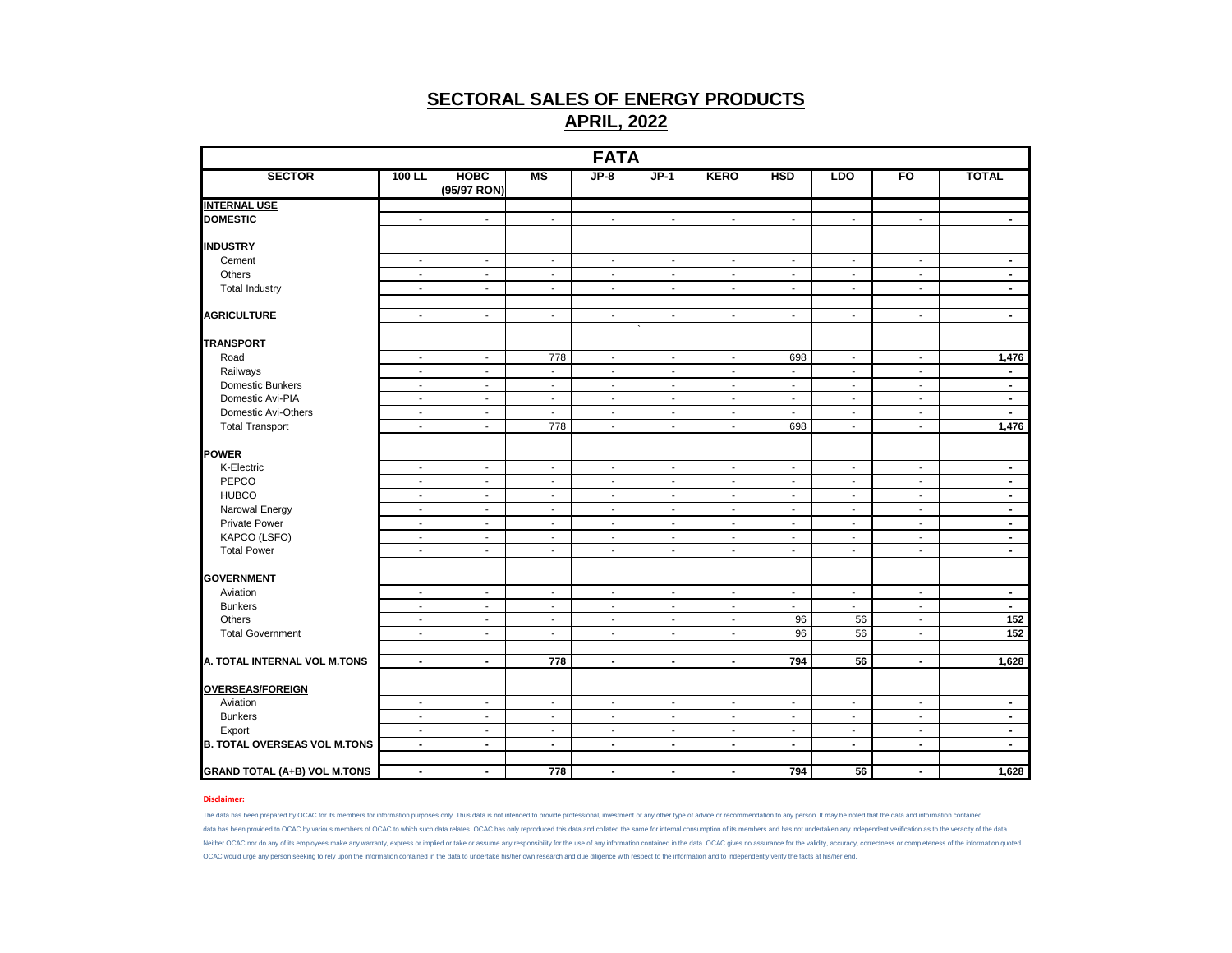|                                     |                          |                            |                          | <b>KARACHI</b>           |                          |                          |                          |                          |                          |                |
|-------------------------------------|--------------------------|----------------------------|--------------------------|--------------------------|--------------------------|--------------------------|--------------------------|--------------------------|--------------------------|----------------|
| <b>SECTOR</b>                       | 100 LL                   | <b>HOBC</b><br>(95/97 RON) | MS                       | $JP-8$                   | $JP-1$                   | <b>KERO</b>              | <b>HSD</b>               | <b>LDO</b>               | F <sub>O</sub>           | <b>TOTAL</b>   |
| <b>INTERNAL USE</b>                 |                          |                            |                          |                          |                          |                          |                          |                          |                          |                |
| <b>DOMESTIC</b>                     | $\blacksquare$           | $\overline{\phantom{a}}$   | $\overline{\phantom{a}}$ | $\blacksquare$           | $\sim$                   | 47                       | $\overline{\phantom{a}}$ | $\sim$                   | $\sim$                   | 47             |
| <b>INDUSTRY</b>                     |                          |                            |                          |                          |                          |                          |                          |                          |                          |                |
| Cement                              | $\overline{\phantom{a}}$ | $\overline{\phantom{a}}$   | $\overline{\phantom{a}}$ | $\overline{\phantom{a}}$ | $\blacksquare$           | $\overline{\phantom{a}}$ | 532                      | $\overline{\phantom{a}}$ | 137                      | 669            |
| Others                              | $\blacksquare$           | $\blacksquare$             | 160                      | $\sim$                   | $\sim$                   | $\sim$                   | 11,212                   | $\sim$                   | 6,666                    | 18,038         |
| <b>Total Industry</b>               | $\blacksquare$           | $\blacksquare$             | 160                      | $\blacksquare$           | $\sim$                   | $\blacksquare$           | 11,744                   | $\sim$                   | 6,803                    | 18,707         |
| <b>AGRICULTURE</b>                  | $\overline{\phantom{a}}$ | $\overline{\phantom{a}}$   | $\overline{\phantom{a}}$ | $\overline{\phantom{a}}$ | $\overline{\phantom{a}}$ | $\overline{\phantom{a}}$ | $\blacksquare$           | $\sim$                   | $\overline{\phantom{a}}$ | $\blacksquare$ |
|                                     |                          |                            |                          |                          |                          |                          |                          |                          |                          |                |
| <b>TRANSPORT</b>                    |                          |                            |                          |                          |                          |                          |                          |                          |                          |                |
| Road                                | ÷,                       | 2,168                      | 88,518                   | $\sim$                   | $\blacksquare$           | $\blacksquare$           | 52,411                   | $\blacksquare$           | $\blacksquare$           | 143,097        |
| Railways                            | $\blacksquare$           | $\overline{\phantom{a}}$   | $\overline{\phantom{a}}$ | $\sim$                   | $\overline{\phantom{a}}$ | $\blacksquare$           | $\overline{\phantom{a}}$ | $\sim$                   | $\blacksquare$           | $\sim$         |
| Domestic Bunkers                    | $\blacksquare$           | $\blacksquare$             | $\blacksquare$           | $\sim$                   | $\mathbf{r}$             | $\blacksquare$           | $\sim$                   | $\sim$                   | $\mathbf{r}$             | $\sim$         |
| Domestic Avi-PIA                    | $\overline{\phantom{a}}$ | $\blacksquare$             | $\overline{\phantom{a}}$ | $\overline{\phantom{a}}$ | 14,788                   | $\overline{\phantom{a}}$ | $\overline{\phantom{a}}$ | $\sim$                   | $\sim$                   | 14,788         |
| Domestic Avi-Others                 | $\sim$                   | $\overline{\phantom{a}}$   | $\overline{\phantom{a}}$ | $\sim$                   | 3,913                    | $\sim$                   | $\blacksquare$           | $\sim$                   | $\sim$                   | 3,913          |
| <b>Total Transport</b>              | $\blacksquare$           | 2,168                      | 88,518                   | $\overline{\phantom{a}}$ | 18,701                   | $\blacksquare$           | 52,411                   | $\sim$                   | $\blacksquare$           | 161,798        |
| <b>POWER</b>                        |                          |                            |                          |                          |                          |                          |                          |                          |                          |                |
| K-Electric                          | $\overline{\phantom{a}}$ | $\overline{\phantom{a}}$   | $\overline{\phantom{a}}$ | $\sim$                   | $\sim$                   | $\sim$                   | $\overline{\phantom{a}}$ | $\sim$                   | 99,949                   | 99,949         |
| PEPCO                               | $\blacksquare$           | $\blacksquare$             | $\blacksquare$           | $\sim$                   | $\sim$                   | $\sim$                   | $\blacksquare$           | $\sim$                   | $\sim$                   | $\blacksquare$ |
| <b>HUBCO</b>                        | $\blacksquare$           | $\overline{\phantom{a}}$   | $\overline{\phantom{a}}$ | $\sim$                   | $\overline{\phantom{a}}$ | $\overline{\phantom{a}}$ | $\overline{\phantom{a}}$ | $\overline{\phantom{a}}$ | $\overline{\phantom{a}}$ | $\blacksquare$ |
| Narowal Energy                      | $\blacksquare$           | $\blacksquare$             | $\overline{\phantom{a}}$ | $\overline{\phantom{a}}$ | $\sim$                   | $\sim$                   | $\blacksquare$           | $\sim$                   | $\sim$                   | $\blacksquare$ |
| Private Power                       | $\sim$                   | $\overline{\phantom{a}}$   | $\overline{\phantom{a}}$ | $\sim$                   | $\sim$                   | $\sim$                   | 497                      | $\sim$                   | 24,735                   | 25,232         |
| KAPCO (LSFO)                        | $\overline{a}$           | $\overline{a}$             | $\blacksquare$           | $\blacksquare$           | $\overline{a}$           | $\sim$                   |                          | $\sim$                   |                          |                |
| <b>Total Power</b>                  | $\blacksquare$           | $\blacksquare$             | $\blacksquare$           | $\overline{\phantom{a}}$ | $\blacksquare$           | $\blacksquare$           | 497                      | $\blacksquare$           | 124,684                  | 125,181        |
| <b>GOVERNMENT</b>                   |                          |                            |                          |                          |                          |                          |                          |                          |                          |                |
| Aviation                            | $\blacksquare$           | $\blacksquare$             | $\blacksquare$           | $\sim$                   | $\overline{\phantom{a}}$ | $\sim$                   | $\blacksquare$           | $\blacksquare$           | $\sim$                   | $\blacksquare$ |
| <b>Bunkers</b>                      | $\overline{\phantom{a}}$ | $\overline{\phantom{a}}$   | $\overline{\phantom{a}}$ | $\overline{\phantom{a}}$ | $\overline{\phantom{a}}$ | $\overline{\phantom{a}}$ | $\overline{\phantom{a}}$ | $\overline{\phantom{a}}$ | $\overline{\phantom{a}}$ | $\blacksquare$ |
| Others                              | $\sim$                   | $\blacksquare$             | 112                      | 1,745                    | $\overline{\phantom{a}}$ | 166                      | 275                      | $\sim$                   | $\sim$                   | 2,298          |
| <b>Total Government</b>             | $\blacksquare$           | $\blacksquare$             | 112                      | 1,745                    | ÷.                       | 166                      | 275                      | $\sim$                   | $\mathbf{r}$             | 2,298          |
|                                     |                          |                            |                          |                          |                          |                          |                          |                          |                          |                |
| A. TOTAL INTERNAL VOL M.TONS        | $\blacksquare$           | 2,168                      | 88,790                   | 1,745                    | 18,701                   | 213                      | 64,927                   | $\blacksquare$           | 131,487                  | 308,031        |
| <b>OVERSEAS/FOREIGN</b>             |                          |                            |                          |                          |                          |                          |                          |                          |                          |                |
| Aviation                            | $\overline{\phantom{a}}$ | $\overline{\phantom{a}}$   | $\overline{\phantom{a}}$ | $\overline{\phantom{a}}$ | 23,634                   | $\overline{\phantom{a}}$ | $\blacksquare$           | $\overline{\phantom{a}}$ | $\overline{\phantom{a}}$ | 23,634         |
| <b>Bunkers</b>                      | $\sim$                   | $\overline{\phantom{a}}$   | $\overline{\phantom{a}}$ | $\sim$                   | $\overline{\phantom{a}}$ | $\sim$                   | 40                       | $\sim$                   | $\sim$                   | 40             |
| Export                              | $\sim$                   | $\blacksquare$             | $\overline{\phantom{a}}$ | $\blacksquare$           | ÷,                       | $\blacksquare$           | $\blacksquare$           | $\blacksquare$           | $\sim$                   |                |
| <b>B. TOTAL OVERSEAS VOL M.TONS</b> | $\blacksquare$           | $\overline{a}$             | $\blacksquare$           | $\blacksquare$           | 23,634                   | $\blacksquare$           | 40                       | $\mathbf{r}$             | $\blacksquare$           | 23,674         |
| <b>GRAND TOTAL (A+B) VOL M.TONS</b> | $\blacksquare$           | 2,168                      | 88,790                   | 1,745                    | 42,335                   | 213                      | 64,967                   | $\blacksquare$           | 131,487                  | 331,705        |

### **Disclaimer:**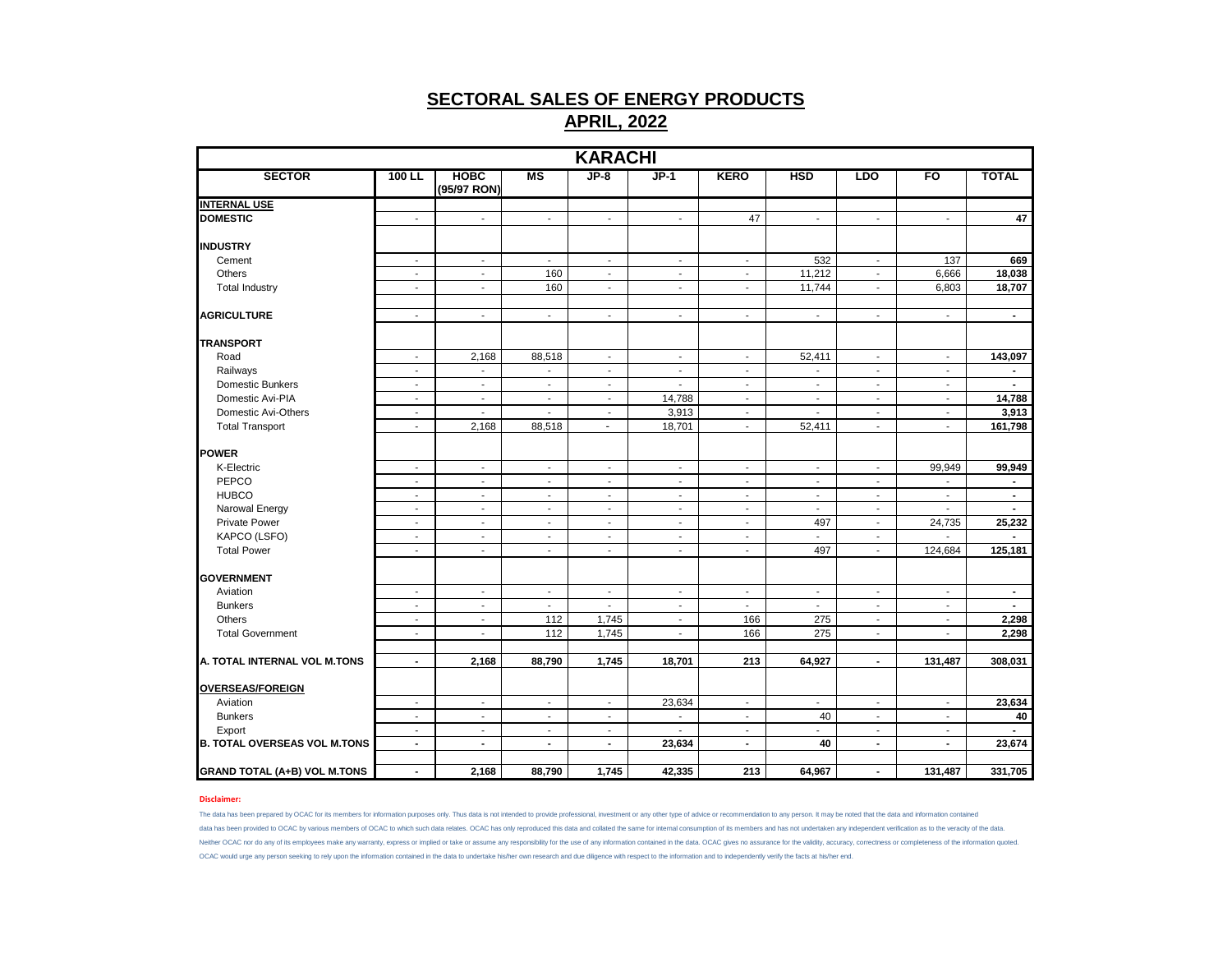# **APRIL, 2022**

| <b>AREA - PAKISTAN</b><br><b>TOTAL</b><br><b>SOLVENT CARBON OIL PROCESS OIL</b> |                          |                          |                          |                          |                          |                          |                          |                          |                          |                          |                          |  |
|---------------------------------------------------------------------------------|--------------------------|--------------------------|--------------------------|--------------------------|--------------------------|--------------------------|--------------------------|--------------------------|--------------------------|--------------------------|--------------------------|--|
| <b>SECTOR</b>                                                                   | <b>ASPHALT</b>           | <b>JBO</b>               | <b>MTT</b>               |                          |                          |                          | <b>BTX</b>               | <b>LUBES</b>             | <b>GREASES</b>           | <b>TOTAL</b>             | Apr-21                   |  |
| <b>INTERNAL USE</b>                                                             |                          |                          |                          |                          |                          |                          |                          |                          |                          |                          |                          |  |
| <b>DOMESTIC</b>                                                                 | $\mathbf{r}$             | $\sim$                   | $\blacksquare$           | $\mathbf{r}$             | $\omega$                 | $\mathbf{r}$             | ÷                        | $\blacksquare$           | $\sim$                   | $\blacksquare$           | $\sim$                   |  |
| <b>INDUSTRY</b>                                                                 |                          |                          |                          |                          |                          |                          |                          |                          |                          |                          |                          |  |
| Cement                                                                          | $\overline{\phantom{a}}$ | $\overline{\phantom{a}}$ | $\overline{\phantom{a}}$ | $\overline{\phantom{a}}$ | $\blacksquare$           | $\overline{\phantom{a}}$ | $\blacksquare$           | 30                       | $\overline{2}$           | 32                       | 63                       |  |
| Others                                                                          | 10,463                   | 210                      | 175                      | 138                      | $\sim$                   | $\overline{\phantom{a}}$ | $\overline{a}$           | 4,666                    | 95                       | 15,747                   | 18,049                   |  |
| <b>Total Industry</b>                                                           | 10,463                   | 210                      | 175                      | 138                      | $\blacksquare$           | $\blacksquare$           | $\blacksquare$           | 4,696                    | 97                       | 15,779                   | 18,112                   |  |
| <b>AGRICULTURE</b>                                                              | $\sim$                   | $\sim$                   | $\blacksquare$           | $\sim$                   | $\sim$                   | $\sim$                   | $\blacksquare$           | $\sim$                   | $\sim$                   | $\blacksquare$           | $\sim$                   |  |
| <b>TRANSPORT</b>                                                                |                          |                          |                          |                          |                          |                          |                          |                          |                          |                          |                          |  |
| Road                                                                            | 630                      | $\sim$                   | $\blacksquare$           | $\blacksquare$           | $\sim$                   | $\sim$                   | $\sim$                   | 10,095                   | 39                       | 10,764                   | 9,265                    |  |
| Railways                                                                        | $\blacksquare$           | $\sim$                   | $\blacksquare$           | $\sim$                   | $\sim$                   | $\mathbf{r}$             | $\mathbf{r}$             | $\sim$                   | 16                       | 16                       | $\blacksquare$           |  |
| <b>Domestic Bunkers</b>                                                         | $\blacksquare$           | $\sim$                   | $\blacksquare$           | $\overline{\phantom{a}}$ | $\blacksquare$           | $\overline{\phantom{a}}$ | $\blacksquare$           | $\overline{\phantom{a}}$ | $\blacksquare$           | $\blacksquare$           | $\blacksquare$           |  |
| Domestic Avi-PIA                                                                | $\blacksquare$           | $\overline{\phantom{a}}$ | $\overline{\phantom{a}}$ | $\overline{\phantom{a}}$ | $\blacksquare$           | $\overline{\phantom{a}}$ | $\frac{1}{2}$            | $\overline{\phantom{a}}$ | $\blacksquare$           | $\blacksquare$           | $\sim$                   |  |
| Domestic Avi-Others                                                             | $\sim$                   | $\sim$                   | ÷,                       | $\blacksquare$           | $\blacksquare$           | $\sim$                   | $\overline{\phantom{a}}$ |                          | ÷                        | $\blacksquare$           | $\blacksquare$           |  |
| <b>Total Transport</b>                                                          | 630                      | $\sim$                   | ٠                        | $\overline{\phantom{a}}$ | $\sim$                   | $\overline{\phantom{a}}$ | $\blacksquare$           | 10,095                   | 55                       | 10,780                   | 9,265                    |  |
| <b>POWER</b>                                                                    |                          |                          |                          |                          |                          |                          |                          |                          |                          |                          |                          |  |
| K-Electric                                                                      | $\sim$                   | $\sim$                   | $\sim$                   | $\sim$                   | $\blacksquare$           | $\sim$                   | $\overline{\phantom{a}}$ | 26                       | $\sim$                   | 26                       | 78                       |  |
| PEPCO                                                                           | $\overline{\phantom{a}}$ | $\blacksquare$           | $\blacksquare$           | $\blacksquare$           | $\blacksquare$           | $\sim$                   | $\overline{a}$           | 73                       | $\blacksquare$           | $\overline{73}$          | 9                        |  |
| <b>HUBCO</b>                                                                    | $\sim$                   | $\sim$                   | $\sim$                   | $\overline{\phantom{a}}$ | $\sim$                   | $\sim$                   | $\blacksquare$           | $\sim$                   | $\sim$                   | $\blacksquare$           | $\blacksquare$           |  |
| Narowal Energy                                                                  | $\sim$                   | $\sim$                   | $\sim$                   | $\sim$                   | $\sim$                   | $\sim$                   | $\blacksquare$           | $\sim$                   | $\sim$                   | $\blacksquare$           | $\blacksquare$           |  |
| <b>Private Power</b>                                                            | $\blacksquare$           | $\blacksquare$           | $\blacksquare$           | $\mathbf{r}$             | $\blacksquare$           | $\sim$                   | $\sim$                   | 108                      | $\mathbf{1}$             | 109                      | 10                       |  |
| <b>KAPCO</b>                                                                    | $\blacksquare$           | $\overline{\phantom{a}}$ | $\overline{\phantom{a}}$ | $\overline{\phantom{a}}$ | $\sim$                   | $\sim$                   | ÷,                       |                          | $\overline{\phantom{a}}$ | $\blacksquare$           |                          |  |
| <b>Total Power</b>                                                              | ÷,                       |                          |                          | $\overline{\phantom{a}}$ | $\overline{\phantom{a}}$ | $\overline{a}$           | ÷,                       | 207                      | $\mathbf{1}$             | 208                      | 97                       |  |
| <b>GOVERNMENT</b>                                                               |                          |                          |                          |                          |                          |                          |                          |                          |                          |                          |                          |  |
| Aviation                                                                        | $\sim$                   | $\blacksquare$           | $\sim$                   | $\sim$                   | $\sim$                   | $\sim$                   | $\blacksquare$           | $\sim$                   | $\sim$                   | $\sim$                   | $\blacksquare$           |  |
| <b>Bunkers</b>                                                                  | $\sim$                   | $\overline{\phantom{a}}$ | $\blacksquare$           | $\sim$                   | $\sim$                   | $\sim$                   | $\sim$                   | $\sim$                   | $\sim$                   | $\overline{\phantom{0}}$ | $\overline{\phantom{a}}$ |  |
| Others                                                                          | 6,497                    | $\sim$                   | $\sim$                   | $\sim$                   | $\blacksquare$           | $\sim$                   | $\blacksquare$           | 44                       | $\sim$                   | 6,541                    | 5,452                    |  |
| <b>Total Government</b>                                                         | 6,497                    | $\sim$                   | ÷                        | $\sim$                   | $\sim$                   | $\sim$                   | $\sim$                   | 44                       | $\sim$                   | 6,541                    | 5,452                    |  |
| A. TOTAL INTERNAL VOL M.TONS                                                    | 17,590                   | 210                      | 175                      | 138                      | $\blacksquare$           | $\blacksquare$           | $\blacksquare$           | 15,042                   | 153                      | 33,308                   | 32,926                   |  |
| <b>OVERSEAS/FOREIGN</b>                                                         |                          |                          |                          |                          |                          |                          |                          |                          |                          |                          |                          |  |
| Aviation                                                                        | $\sim$                   | $\overline{\phantom{a}}$ | $\blacksquare$           | $\overline{\phantom{a}}$ | $\sim$                   | $\blacksquare$           | $\overline{\phantom{a}}$ | $\overline{\phantom{a}}$ | $\sim$                   | $\blacksquare$           | $\blacksquare$           |  |
| <b>Bunkers</b>                                                                  | $\sim$                   | $\sim$                   | $\blacksquare$           | $\sim$                   | $\blacksquare$           | $\blacksquare$           | $\overline{\phantom{a}}$ | $\sim$                   | $\sim$                   | $\blacksquare$           | $\blacksquare$           |  |
| Export                                                                          | $\sim$                   | $\blacksquare$           | $\blacksquare$           | $\blacksquare$           | $\blacksquare$           | $\sim$                   | $\overline{\phantom{a}}$ | $\overline{\phantom{a}}$ | $\sim$                   | $\blacksquare$           | 334.00                   |  |
| <b>B. TOTAL OVERSEAS VOL M.TONS</b>                                             | $\blacksquare$           | $\blacksquare$           | $\blacksquare$           | $\blacksquare$           | $\blacksquare$           | $\blacksquare$           | $\blacksquare$           | $\blacksquare$           | $\sim$                   | $\blacksquare$           | 334.00                   |  |
|                                                                                 | $\blacksquare$           | $\blacksquare$           | $\blacksquare$           | $\blacksquare$           | $\blacksquare$           | $\blacksquare$           | $\blacksquare$           | $\blacksquare$           | $\blacksquare$           | $\blacksquare$           | $\sim$                   |  |
| <b>GRAND TOTAL (A+B) VOL M.TONS</b>                                             | 17,590                   | 210                      | 175                      | 138                      | $\blacksquare$           | $\blacksquare$           | $\blacksquare$           | 15,042                   | 153                      | 33,308                   | 33,260                   |  |
|                                                                                 |                          |                          |                          |                          |                          |                          |                          |                          |                          |                          |                          |  |
| <b>GRAND TOTAL VOL APR 2021</b>                                                 | 19,565                   | 332                      | 446                      | 230                      | $\blacksquare$           | $\blacksquare$           | $\blacksquare$           | 12,553                   | 134                      | 33,260                   |                          |  |

#### **Disclaimer:**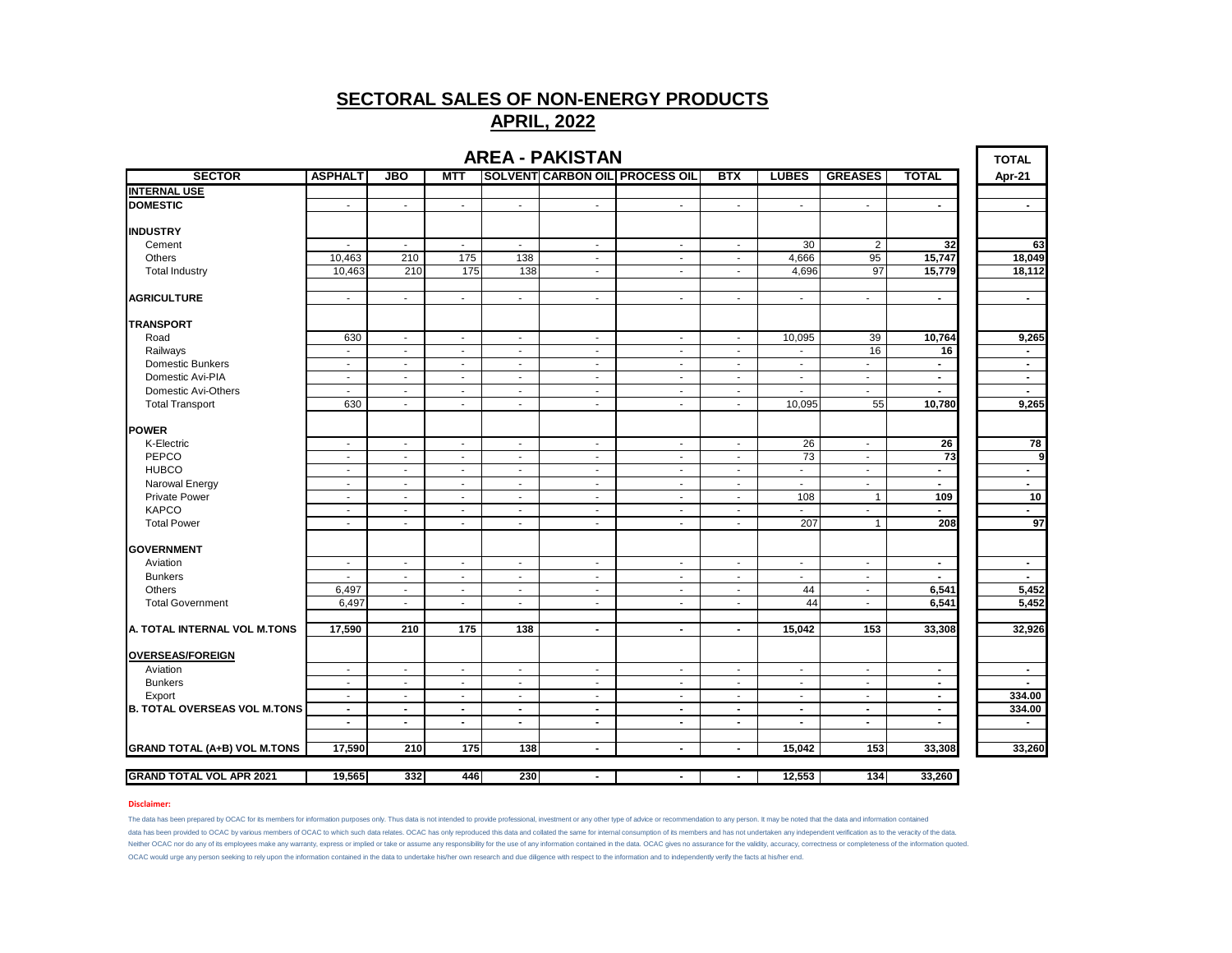|                                     |                  |                          |                          |                 | <b>SINDH</b>   |                                       |                |                 |                 |                  |
|-------------------------------------|------------------|--------------------------|--------------------------|-----------------|----------------|---------------------------------------|----------------|-----------------|-----------------|------------------|
| <b>SECTOR</b>                       | <b>ASPHALT</b>   | <b>JBO</b>               | <b>MTT</b>               |                 |                | <b>SOLVENT CARBON OIL PROCESS OIL</b> | <b>BTX</b>     | <b>LUBES</b>    | <b>GREASES</b>  | <b>TOTAL</b>     |
| <b>INTERNAL USE</b>                 |                  |                          |                          |                 |                |                                       |                |                 |                 |                  |
| <b>DOMESTIC</b>                     | $\sim$           | $\blacksquare$           | $\blacksquare$           | $\sim$          | $\sim$         | $\sim$                                | $\blacksquare$ | $\blacksquare$  | $\sim$          | $\sim$           |
|                                     |                  |                          |                          |                 |                |                                       |                |                 |                 |                  |
| <b>INDUSTRY</b>                     |                  |                          |                          |                 |                |                                       |                |                 |                 |                  |
| Cement                              | $\blacksquare$   | $\blacksquare$           | $\blacksquare$           | $\omega$        | $\blacksquare$ | $\blacksquare$                        | $\blacksquare$ | $\overline{7}$  | $\mathbf{1}$    | 8                |
| <b>Others</b>                       | 1,783            | 156                      | $\overline{\phantom{a}}$ | 23              | $\blacksquare$ | $\omega$                              | $\omega$       | 2,013           | 44              | 4,019            |
| <b>Total Industry</b>               | 1,783            | 156                      | $\blacksquare$           | 23              | $\blacksquare$ | $\blacksquare$                        | $\blacksquare$ | 2,020           | 45              | 4,027            |
|                                     |                  |                          |                          |                 |                |                                       |                |                 |                 |                  |
| <b>AGRICULTURE</b>                  | $\blacksquare$   | $\blacksquare$           | $\blacksquare$           | $\blacksquare$  | $\blacksquare$ | $\blacksquare$                        | $\blacksquare$ | $\blacksquare$  | $\blacksquare$  | $\sim$           |
| <b>TRANSPORT</b>                    |                  |                          |                          |                 |                |                                       |                |                 |                 |                  |
| Road                                | $\blacksquare$   | $\blacksquare$           | $\blacksquare$           | $\sim$          | $\blacksquare$ | $\sim$                                | $\blacksquare$ | 2,867           | 10              | 2,877            |
| Railways                            | $\blacksquare$   | $\blacksquare$           | $\blacksquare$           | $\blacksquare$  | $\blacksquare$ | $\blacksquare$                        | $\blacksquare$ | $\blacksquare$  | 16              | 16               |
| <b>Domestic Bunkers</b>             | $\blacksquare$   | $\sim$                   | $\omega$                 | $\blacksquare$  | $\sim$         | $\sim$                                | $\blacksquare$ | $\mathbf{u}$    | $\sim$          | $\sim$           |
| Domestic Avi-PIA                    | $\blacksquare$   | $\blacksquare$           | $\blacksquare$           | $\sim$          | $\blacksquare$ | $\blacksquare$                        | $\blacksquare$ | $\blacksquare$  | $\blacksquare$  | $\sim$           |
| Domestic Avi-Others                 | $\blacksquare$   | $\blacksquare$           | $\blacksquare$           | $\blacksquare$  | $\blacksquare$ | $\blacksquare$                        | $\blacksquare$ | ÷               | $\blacksquare$  | $\sim$           |
| <b>Total Transport</b>              | $\mathbf{r}$     | $\mathbf{r}$             | $\mathbf{u}$             | $\omega$        | $\sim$         | $\omega$                              | $\sim$         | 2,867           | 26              | 2,893            |
|                                     |                  |                          |                          |                 |                |                                       |                |                 |                 |                  |
| <b>POWER</b>                        |                  |                          |                          |                 |                |                                       |                |                 |                 |                  |
| K-Electric                          | $\blacksquare$   | $\blacksquare$           | $\blacksquare$           | $\blacksquare$  | $\blacksquare$ | $\sim$                                | $\blacksquare$ | 26              | $\sim$          | $\overline{26}$  |
| PEPCO                               | $\blacksquare$   | $\blacksquare$           | $\blacksquare$           | $\blacksquare$  | $\blacksquare$ | $\blacksquare$                        | $\blacksquare$ | $\mathbf{1}$    | $\blacksquare$  | $\mathbf{1}$     |
| <b>HUBCO</b>                        | $\blacksquare$   | $\overline{\phantom{a}}$ | $\blacksquare$           | $\blacksquare$  | $\blacksquare$ | $\blacksquare$                        | $\blacksquare$ | ä,              | $\blacksquare$  | $\blacksquare$   |
| Narowal Energy                      | $\sim$           | $\sim$                   | $\sim$                   | $\sim$          | $\sim$         | $\sim$                                | $\sim$         | $\blacksquare$  | $\sim$          | $\sim$           |
| <b>Private Power</b>                | $\blacksquare$   | $\blacksquare$           | $\blacksquare$           | $\blacksquare$  | $\blacksquare$ | $\blacksquare$                        | $\blacksquare$ | $\overline{18}$ | $\blacksquare$  | $\overline{18}$  |
| <b>KAPCO</b>                        | $\omega$         | $\overline{\phantom{a}}$ | $\mathbf{u}$             | $\blacksquare$  | $\blacksquare$ | $\blacksquare$                        | $\blacksquare$ | $\blacksquare$  | $\blacksquare$  | $\mathbf{r}$     |
| <b>Total Power</b>                  | $\sim$           | $\blacksquare$           | $\blacksquare$           | $\sim$          | $\sim$         | $\sim$                                | $\sim$         | 45              | $\sim$          | 45               |
| <b>GOVERNMENT</b>                   |                  |                          |                          |                 |                |                                       |                |                 |                 |                  |
| Aviation                            | $\blacksquare$   | $\blacksquare$           | $\blacksquare$           | $\blacksquare$  | $\blacksquare$ | $\sim$                                | $\blacksquare$ | $\blacksquare$  | $\sim$          | $\sim$           |
| <b>Bunkers</b>                      | $\sim$           | $\blacksquare$           | $\overline{\phantom{a}}$ | $\blacksquare$  | $\sim$         | $\blacksquare$                        | $\blacksquare$ | $\blacksquare$  | $\blacksquare$  | $\sim$           |
| <b>Others</b>                       | $\overline{118}$ | $\blacksquare$           | $\blacksquare$           | $\blacksquare$  | $\blacksquare$ | $\blacksquare$                        | $\blacksquare$ | 13              | $\blacksquare$  | $\overline{131}$ |
| <b>Total Government</b>             | 118              | $\sim$                   | $\blacksquare$           | $\sim$          | $\blacksquare$ | $\sim$                                | $\sim$         | 13              | $\sim$          | 131              |
|                                     |                  |                          |                          |                 |                |                                       |                |                 |                 |                  |
| A. TOTAL INTERNAL VOL M.TONS        | 1,901            | 156                      | $\blacksquare$           | $\overline{23}$ | $\blacksquare$ | $\overline{\phantom{a}}$              | $\blacksquare$ | 4,945           | $\overline{71}$ | 7,096            |
| <b>OVERSEAS/FOREIGN</b>             |                  |                          |                          |                 |                |                                       |                |                 |                 |                  |
| Aviation                            | $\sim$           | $\blacksquare$           | $\blacksquare$           | $\blacksquare$  | $\blacksquare$ | $\blacksquare$                        | $\blacksquare$ | $\blacksquare$  | $\blacksquare$  | $\sim$           |
| <b>Bunkers</b>                      | $\blacksquare$   | $\blacksquare$           | $\blacksquare$           | $\blacksquare$  | $\blacksquare$ | $\bullet$                             | $\blacksquare$ | $\blacksquare$  | $\sim$          | $\sim$           |
| Export                              | $\mathbf{r}$     | ä,                       | $\overline{\phantom{a}}$ | $\blacksquare$  | $\sim$         | $\mathbf{r}$                          | $\blacksquare$ | $\blacksquare$  | $\blacksquare$  | $\sim$           |
| <b>B. TOTAL OVERSEAS VOL M.TONS</b> | $\blacksquare$   | $\blacksquare$           | $\blacksquare$           | $\blacksquare$  | $\blacksquare$ | $\blacksquare$                        | $\blacksquare$ | $\blacksquare$  | $\blacksquare$  | $\blacksquare$   |
|                                     |                  |                          |                          |                 |                |                                       |                |                 |                 |                  |
| <b>GRAND TOTAL (A+B) VOL M.TONS</b> | 1,901            | 156                      | $\blacksquare$           | 23              | $\blacksquare$ | $\blacksquare$                        | $\blacksquare$ | 4,945           | 71              | 7,096            |

### **Disclaimer:**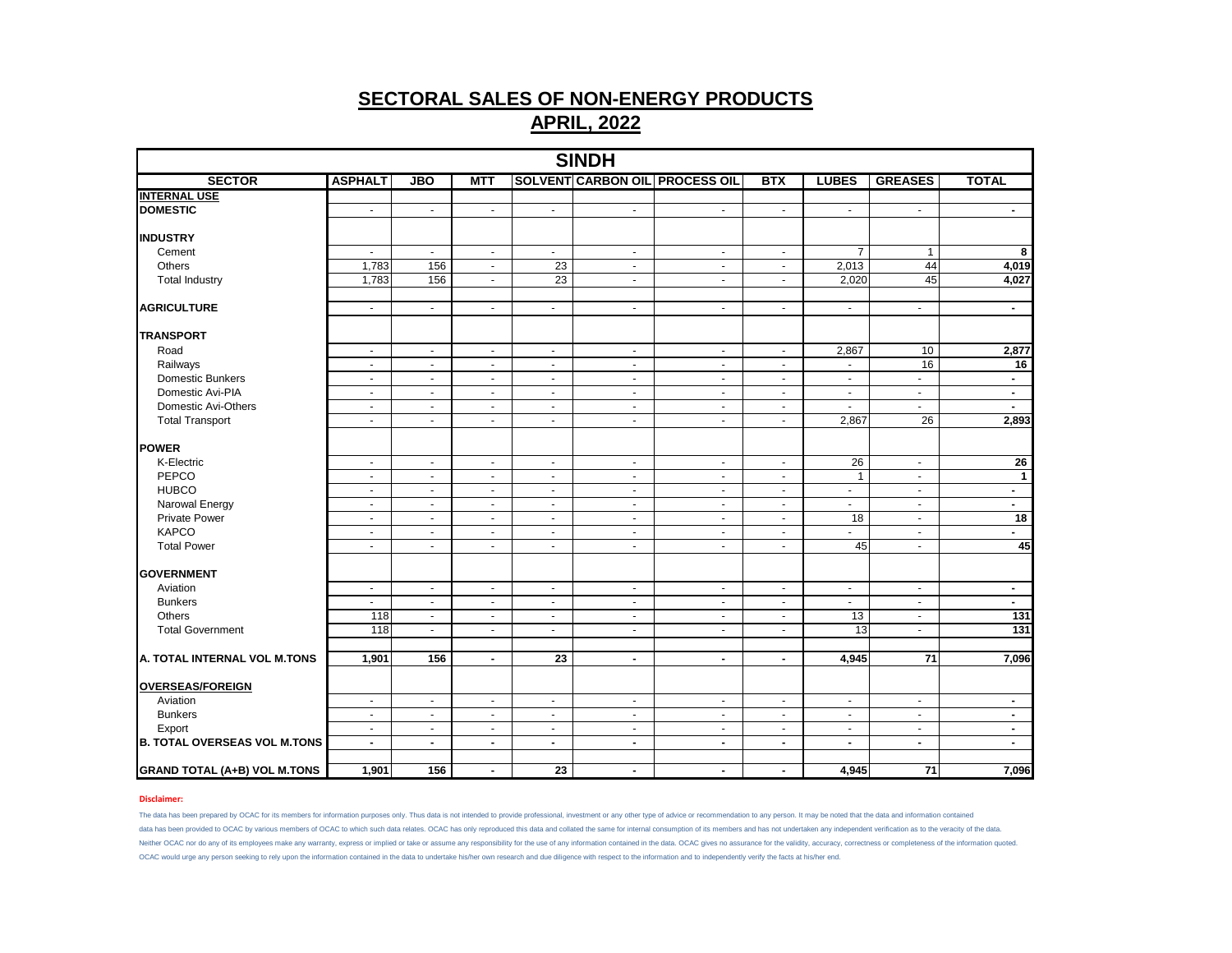| <b>PUNJAB</b><br><b>SOLVENT CARBON OIL PROCESS OIL</b> |                |                  |                             |                  |                |                          |                          |                          |                             |                 |  |  |  |
|--------------------------------------------------------|----------------|------------------|-----------------------------|------------------|----------------|--------------------------|--------------------------|--------------------------|-----------------------------|-----------------|--|--|--|
| <b>SECTOR</b>                                          | <b>ASPHALT</b> | $\overline{JBO}$ | <b>MTT</b>                  |                  |                |                          | <b>BTX</b>               | <b>LUBES</b>             | <b>GREASES</b>              | <b>TOTAL</b>    |  |  |  |
| <b>INTERNAL USE</b>                                    |                |                  |                             |                  |                |                          |                          |                          |                             |                 |  |  |  |
| <b>DOMESTIC</b>                                        | $\blacksquare$ | $\blacksquare$   | $\mathcal{L}_{\mathcal{A}}$ | $\blacksquare$   | $\sim$         | $\blacksquare$           | $\blacksquare$           | $\sim$                   | $\blacksquare$              | $\sim$          |  |  |  |
|                                                        |                |                  |                             |                  |                |                          |                          |                          |                             |                 |  |  |  |
| <b>INDUSTRY</b>                                        |                |                  |                             |                  |                |                          |                          |                          |                             |                 |  |  |  |
| Cement                                                 | $\blacksquare$ | $\omega$         | $\sim$                      | $\blacksquare$   | $\omega$       | $\blacksquare$           | $\sim$                   | 10                       | $\mathbf{1}$                | $\overline{11}$ |  |  |  |
| Others                                                 | 7,354          | 54               | $\frac{175}{2}$             | 115              | $\sim$         | $\sim$                   | $\blacksquare$           | 2,451                    | 40                          | 10,189          |  |  |  |
| <b>Total Industry</b>                                  | 7,354          | 54               | $\frac{175}{2}$             | $\overline{115}$ | $\omega$       |                          | $\blacksquare$           | 2,461                    | 41                          | 10,200          |  |  |  |
| <b>AGRICULTURE</b>                                     | $\sim$         | $\blacksquare$   | $\blacksquare$              | $\blacksquare$   | $\blacksquare$ | $\blacksquare$           | $\blacksquare$           | $\blacksquare$           | $\blacksquare$              | $\blacksquare$  |  |  |  |
| <b>TRANSPORT</b>                                       |                |                  |                             |                  |                |                          |                          |                          |                             |                 |  |  |  |
| Road                                                   | 630            | $\blacksquare$   | $\blacksquare$              | $\blacksquare$   | $\blacksquare$ | $\blacksquare$           | $\overline{\phantom{a}}$ | 6,173                    | 24                          | 6,827           |  |  |  |
| Railways                                               | $\blacksquare$ | $\sim$           | $\sim$                      | $\blacksquare$   | $\blacksquare$ |                          | $\sim$                   |                          | $\overline{\phantom{a}}$    | $\blacksquare$  |  |  |  |
| <b>Domestic Bunkers</b>                                | $\sim$         | $\sim$           | $\sim$                      | $\sim$           | $\sim$         | $\overline{\phantom{a}}$ | $\sim$                   | $\sim$                   | $\mathcal{L}_{\mathcal{C}}$ | $\sim$          |  |  |  |
| Domestic Avi-PIA                                       | $\sim$         | $\blacksquare$   | $\sim$                      | $\blacksquare$   | $\blacksquare$ | $\sim$                   | $\sim$                   | $\overline{\phantom{a}}$ | $\sim$                      | $\blacksquare$  |  |  |  |
| Domestic Avi-Others                                    | $\overline{a}$ | $\sim$           | $\blacksquare$              | $\omega$         | $\blacksquare$ | ÷.                       | ä,                       | ÷.                       | $\blacksquare$              |                 |  |  |  |
| <b>Total Transport</b>                                 | 630            | $\blacksquare$   | $\sim$                      | $\mathbf{r}$     | $\sim$         | $\blacksquare$           | $\blacksquare$           | 6,173                    | $\overline{24}$             | 6,827           |  |  |  |
|                                                        |                |                  |                             |                  |                |                          |                          |                          |                             |                 |  |  |  |
| <b>POWER</b>                                           |                |                  |                             |                  |                |                          |                          |                          |                             |                 |  |  |  |
| K-Electric                                             | $\bullet$      | $\blacksquare$   | $\sim$                      | $\blacksquare$   | $\blacksquare$ | $\blacksquare$           | $\blacksquare$           | $\sim$                   | $\sim$                      | $\sim$          |  |  |  |
| PEPCO                                                  | $\sim$         | $\blacksquare$   | $\sim$                      | $\blacksquare$   | $\mathbf{r}$   | $\sim$                   | $\blacksquare$           | $\overline{72}$          | $\blacksquare$              | 72              |  |  |  |
| <b>HUBCO</b>                                           | $\blacksquare$ | $\blacksquare$   | $\sim$                      | $\blacksquare$   | $\blacksquare$ | $\sim$                   | $\blacksquare$           | $\omega$                 | $\blacksquare$              | $\blacksquare$  |  |  |  |
| Narowal Energy                                         | $\sim$         | $\sim$           | $\sim$                      | $\blacksquare$   | $\sim$         | $\blacksquare$           | $\sim$                   | $\sim$                   | $\blacksquare$              | $\sim$          |  |  |  |
| <b>Private Power</b>                                   | $\omega$       | $\omega$         | $\omega$                    | $\sim$           | $\mathbf{r}$   | ÷.                       | $\blacksquare$           | 90                       | $\mathbf{1}$                | 91              |  |  |  |
| <b>KAPCO</b>                                           | $\blacksquare$ | $\blacksquare$   | $\sim$                      | $\blacksquare$   | $\blacksquare$ | $\sim$                   | $\blacksquare$           | $\blacksquare$           | $\blacksquare$              |                 |  |  |  |
| <b>Total Power</b>                                     | $\blacksquare$ | $\blacksquare$   | $\sim$                      | $\blacksquare$   | $\sim$         | $\sim$                   | $\blacksquare$           | 162                      | $\mathbf{1}$                | 163             |  |  |  |
| <b>GOVERNMENT</b>                                      |                |                  |                             |                  |                |                          |                          |                          |                             |                 |  |  |  |
|                                                        |                |                  |                             |                  |                |                          |                          |                          |                             |                 |  |  |  |
| Aviation                                               | $\blacksquare$ | $\blacksquare$   | $\sim$                      | $\blacksquare$   | $\sim$         | $\overline{\phantom{a}}$ | $\blacksquare$           | $\blacksquare$           | $\sim$                      | $\sim$          |  |  |  |
| <b>Bunkers</b>                                         | $\sim$         | $\blacksquare$   | $\blacksquare$              | $\blacksquare$   | $\blacksquare$ | $\blacksquare$           | $\blacksquare$           | $\sim$                   | $\blacksquare$              | $\sim$          |  |  |  |
| Others                                                 | 1,136          | $\omega$         | $\omega$                    | $\sim$           | $\sim$         | $\sim$                   | $\blacksquare$           | 29                       | $\blacksquare$              | 1,165           |  |  |  |
| <b>Total Government</b>                                | 1,136          | $\sim$           | $\sim$                      | $\blacksquare$   | $\sim$         | $\sim$                   | $\sim$                   | 29                       | $\sim$                      | 1,165           |  |  |  |
| A. TOTAL INTERNAL VOL M.TONS                           | 9,120          | 54               | 175                         | 115              | $\blacksquare$ | $\blacksquare$           | $\blacksquare$           | 8,825                    | 66                          | 18,355          |  |  |  |
| <b>OVERSEAS/FOREIGN</b>                                |                |                  |                             |                  |                |                          |                          |                          |                             |                 |  |  |  |
|                                                        |                | $\omega$         | $\omega$                    | $\mathbf{r}$     | $\mathbf{r}$   |                          | $\sim$                   |                          | $\omega$                    | $\blacksquare$  |  |  |  |
| Aviation                                               | $\blacksquare$ |                  |                             |                  |                | $\blacksquare$           |                          | $\blacksquare$           |                             |                 |  |  |  |
| <b>Bunkers</b>                                         | $\sim$         | $\blacksquare$   | $\sim$                      | $\blacksquare$   | $\blacksquare$ | $\blacksquare$           | $\blacksquare$           | $\sim$                   | $\sim$                      | $\blacksquare$  |  |  |  |
| Export                                                 | $\omega$       | $\omega$         | $\sim$                      | $\blacksquare$   | $\omega$       | $\blacksquare$           | $\blacksquare$           | $\sim$                   | $\blacksquare$              | $\blacksquare$  |  |  |  |
| <b>B. TOTAL OVERSEAS VOL M.TONS</b>                    | $\blacksquare$ | $\blacksquare$   | $\sim$                      | $\blacksquare$   | $\blacksquare$ | $\blacksquare$           | $\sim$                   | $\sim$                   | $\blacksquare$              | $\blacksquare$  |  |  |  |
| <b>GRAND TOTAL (A+B) VOL M.TONS</b>                    | 9,120          | 54               | 175                         | 115              | $\blacksquare$ | $\blacksquare$           | $\blacksquare$           | 8,825                    | 66                          | 18,355          |  |  |  |

### **Disclaimer:**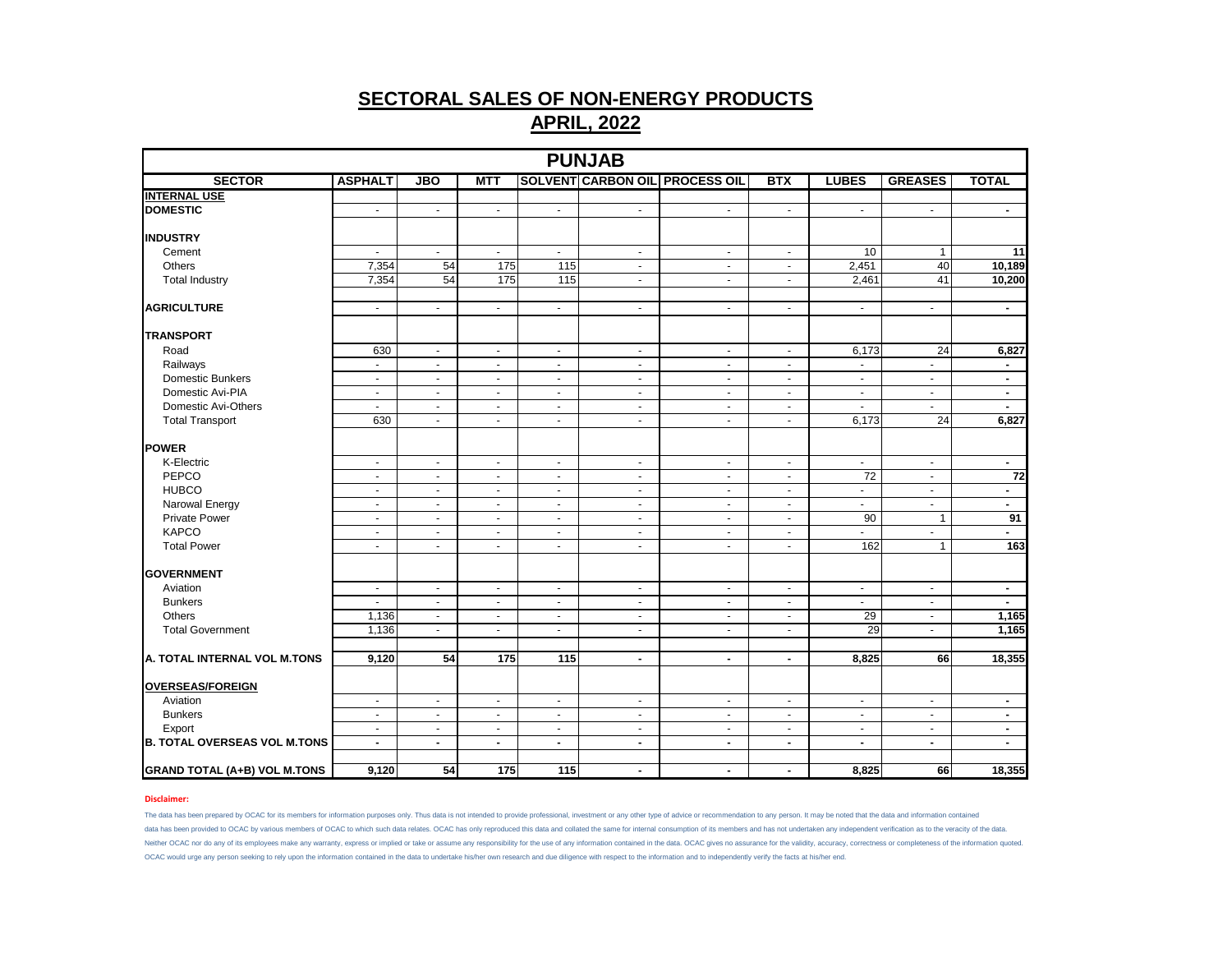| <b>KHYBER PAKHTUN KHAWA</b>         |                          |                |                          |                |                |                                       |                |                |                |                          |  |
|-------------------------------------|--------------------------|----------------|--------------------------|----------------|----------------|---------------------------------------|----------------|----------------|----------------|--------------------------|--|
| <b>SECTOR</b>                       | <b>ASPHALT</b>           | <b>JBO</b>     | <b>MTT</b>               |                |                | <b>SOLVENT CARBON OIL PROCESS OIL</b> | <b>BTX</b>     | <b>LUBES</b>   | <b>GREASES</b> | <b>TOTAL</b>             |  |
| <b>INTERNAL USE</b>                 |                          |                |                          |                |                |                                       |                |                |                |                          |  |
| <b>DOMESTIC</b>                     | $\blacksquare$           | $\blacksquare$ | $\blacksquare$           | $\blacksquare$ | $\blacksquare$ | $\blacksquare$                        | $\blacksquare$ | $\blacksquare$ | $\blacksquare$ | $\blacksquare$           |  |
| <b>INDUSTRY</b>                     |                          |                |                          |                |                |                                       |                |                |                |                          |  |
| Cement                              | $\blacksquare$           | $\blacksquare$ | $\blacksquare$           | $\blacksquare$ | $\blacksquare$ | $\blacksquare$                        | $\blacksquare$ | 13             | $\blacksquare$ | $\overline{13}$          |  |
| Others                              | 1,216                    | $\omega$       | $\sim$                   | $\sim$         | $\sim$         | $\omega$                              | $\sim$         | 144            | $\overline{4}$ | 1,364                    |  |
| <b>Total Industry</b>               | 1,216                    | $\sim$         | $\sim$                   | $\sim$         | $\sim$         | $\sim$                                | $\sim$         | 157            | $\overline{4}$ | 1,377                    |  |
| <b>AGRICULTURE</b>                  | $\omega$                 | $\sim$         | $\blacksquare$           | $\omega$       | $\sim$         | $\blacksquare$                        | $\sim$         | $\sim$         | $\omega$       | $\overline{\phantom{a}}$ |  |
| <b>TRANSPORT</b>                    |                          |                |                          |                |                |                                       |                |                |                |                          |  |
| Road                                | $\blacksquare$           | $\blacksquare$ | $\sim$                   | $\sim$         | $\blacksquare$ | $\sim$                                | $\sim$         | 664            | 5              | 669                      |  |
| Railways                            | $\mathbf{r}$             | $\omega$       | $\blacksquare$           | $\sim$         | $\sim$         | $\sim$                                | $\sim$         | $\overline{a}$ | $\mathbf{r}$   | $\blacksquare$           |  |
| Domestic Bunkers                    | $\blacksquare$           | $\blacksquare$ | $\blacksquare$           | $\blacksquare$ | $\blacksquare$ | $\blacksquare$                        | $\blacksquare$ | $\blacksquare$ | $\blacksquare$ | $\blacksquare$           |  |
| Domestic Avi-PIA                    | $\blacksquare$           | $\blacksquare$ | $\blacksquare$           | $\sim$         | $\blacksquare$ | $\sim$                                | $\sim$         | $\sim$         | $\blacksquare$ | $\blacksquare$           |  |
| Domestic Avi-Others                 | $\mathbf{u}$             | $\sim$         | $\sim$                   | $\omega$       | $\sim$         | $\sim$                                | $\sim$         | $\mathbf{r}$   | $\sim$         | $\blacksquare$           |  |
| <b>Total Transport</b>              | $\blacksquare$           | $\sim$         | $\blacksquare$           | $\blacksquare$ | $\blacksquare$ | $\blacksquare$                        | $\sim$         | 664            | 5              | 669                      |  |
| <b>POWER</b>                        |                          |                |                          |                |                |                                       |                |                |                |                          |  |
| K-Electric                          | $\blacksquare$           | $\blacksquare$ | $\blacksquare$           | $\blacksquare$ | $\sim$         | $\blacksquare$                        | $\sim$         | $\sim$         | $\sim$         | $\blacksquare$           |  |
| PEPCO                               | $\blacksquare$           | $\blacksquare$ | $\overline{\phantom{a}}$ | $\sim$         | $\sim$         | $\blacksquare$                        | $\sim$         | $\sim$         | $\blacksquare$ | $\blacksquare$           |  |
| <b>HUBCO</b>                        | $\blacksquare$           | $\sim$         | $\sim$                   | $\blacksquare$ | $\sim$         | $\omega$                              | $\sim$         | $\omega$       | $\mathbf{u}$   | $\blacksquare$           |  |
| Narowal Energy                      | $\blacksquare$           | $\sim$         | $\blacksquare$           | $\blacksquare$ | $\sim$         | $\blacksquare$                        | $\sim$         | $\blacksquare$ | $\sim$         | $\blacksquare$           |  |
| <b>Private Power</b>                | $\blacksquare$           | $\blacksquare$ | $\blacksquare$           | $\sim$         | $\sim$         | $\blacksquare$                        | $\sim$         | $\sim$         | $\sim$         | $\blacksquare$           |  |
| <b>KAPCO</b>                        | $\blacksquare$           | $\sim$         | $\sim$                   | $\blacksquare$ | $\blacksquare$ | $\blacksquare$                        | $\sim$         | $\omega$       | $\omega$       | $\blacksquare$           |  |
| <b>Total Power</b>                  | $\omega$                 | $\omega$       | $\omega$                 | $\omega$       | $\omega$       | $\omega$                              | $\sim$         | $\omega$       | $\omega$       | $\mathbf{0}$             |  |
|                                     |                          |                |                          |                |                |                                       |                |                |                |                          |  |
| <b>GOVERNMENT</b>                   |                          |                |                          |                |                |                                       |                |                |                |                          |  |
| Aviation                            | $\omega$                 | $\blacksquare$ | $\omega$                 | $\omega$       | $\mathbf{r}$   | $\omega$                              | $\sim$         | $\sim$         | $\omega$       | $\blacksquare$           |  |
| <b>Bunkers</b>                      | $\sim$                   | $\sim$         | $\blacksquare$           | $\sim$         | $\sim$         | $\blacksquare$                        | $\sim$         | $\sim$         | $\sim$         | ۰.                       |  |
| Others                              | 1,029                    | $\blacksquare$ | $\blacksquare$           | $\blacksquare$ | $\sim$         | $\blacksquare$                        | $\sim$         | $\sim$         | $\blacksquare$ | 1,029                    |  |
| <b>Total Government</b>             | 1,029                    | $\blacksquare$ | $\mathbf{r}$             | $\omega$       | $\mathbf{r}$   | $\omega$                              | $\sim$         | $\omega$       | $\omega$       | 1,029                    |  |
| A. TOTAL INTERNAL VOL M.TONS        | 2,245                    | $\blacksquare$ | $\blacksquare$           | $\blacksquare$ | $\blacksquare$ | $\blacksquare$                        | $\blacksquare$ | 821            | 9              | 3,075                    |  |
|                                     |                          |                |                          |                |                |                                       |                |                |                |                          |  |
| <b>OVERSEAS/FOREIGN</b>             |                          |                |                          |                |                |                                       |                |                |                |                          |  |
| Aviation                            | $\blacksquare$           | $\blacksquare$ | $\blacksquare$           | $\blacksquare$ | $\blacksquare$ | $\blacksquare$                        | $\blacksquare$ | $\blacksquare$ | $\blacksquare$ | $\overline{\phantom{a}}$ |  |
| <b>Bunkers</b>                      | $\omega$                 | $\blacksquare$ | $\omega$                 | $\omega$       | $\mathbf{r}$   | $\sim$                                | $\blacksquare$ | $\sim$         | $\blacksquare$ | $\blacksquare$           |  |
| Export                              | $\blacksquare$           | $\sim$         | $\blacksquare$           | $\omega$       | $\sim$         | $\omega$                              | $\sim$         | $\sim$         | $\omega$       | $\blacksquare$           |  |
| <b>B. TOTAL OVERSEAS VOL M.TONS</b> | $\overline{\phantom{a}}$ | $\blacksquare$ | $\blacksquare$           | $\blacksquare$ | $\blacksquare$ | $\overline{\phantom{a}}$              | $\blacksquare$ | $\blacksquare$ | $\blacksquare$ | $\blacksquare$           |  |
| <b>GRAND TOTAL (A+B) VOL M.TONS</b> | 2,245                    | $\blacksquare$ | $\blacksquare$           | $\blacksquare$ | $\blacksquare$ | $\blacksquare$                        | $\sim$         | 821            | 9              | 3,075                    |  |

### **Disclaimer:**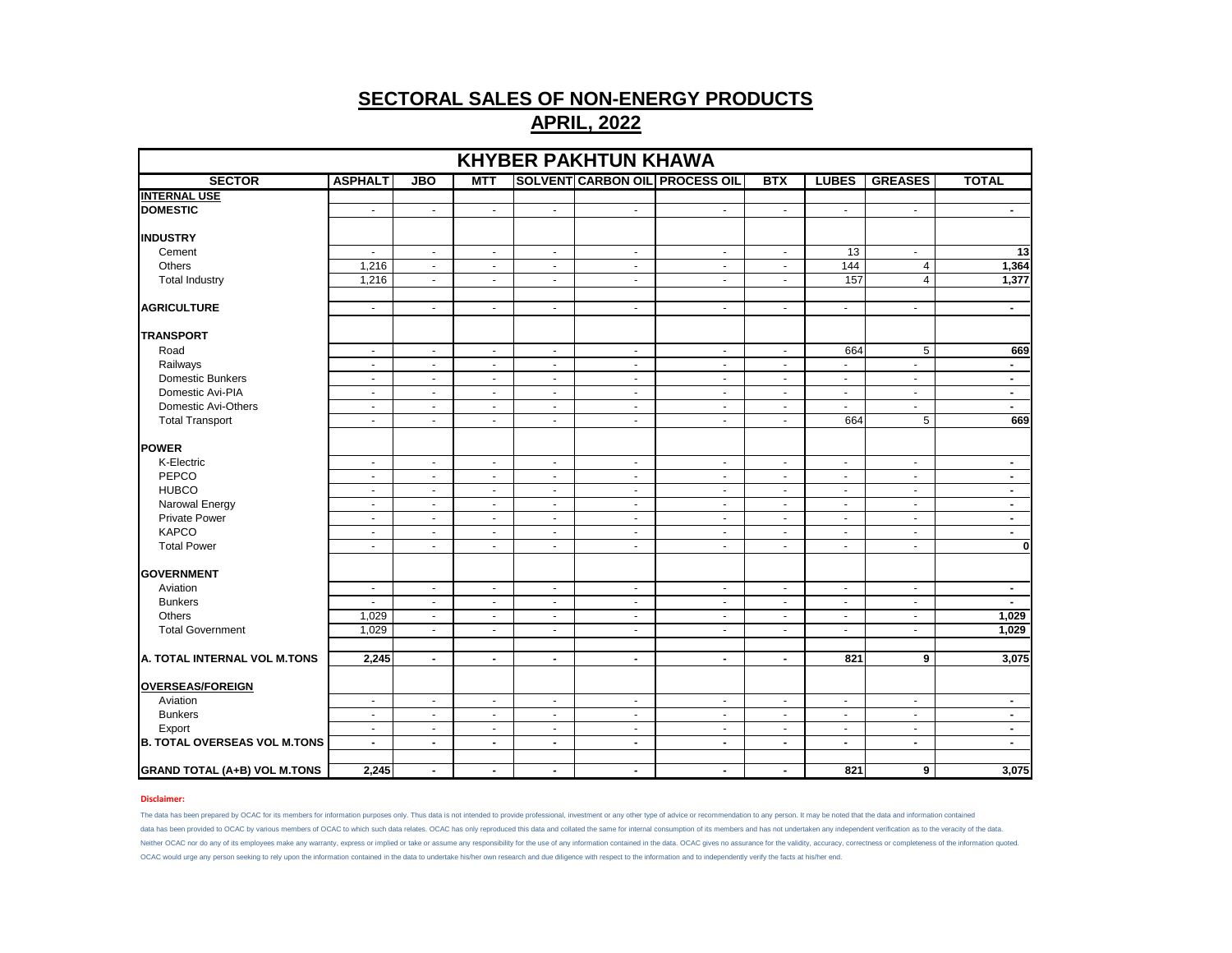| <b>BALOCHISTAN</b>                  |                |                |                |                |                |                                       |                          |                |                         |                |
|-------------------------------------|----------------|----------------|----------------|----------------|----------------|---------------------------------------|--------------------------|----------------|-------------------------|----------------|
| <b>SECTOR</b>                       | <b>ASPHALT</b> | <b>JBO</b>     | MTT            |                |                | <b>SOLVENT CARBON OIL PROCESS OIL</b> | <b>BTX</b>               | <b>LUBES</b>   | <b>GREASES</b>          | <b>TOTAL</b>   |
| <b>INTERNAL USE</b>                 |                |                |                |                |                |                                       |                          |                |                         |                |
| <b>DOMESTIC</b>                     | $\blacksquare$ | $\blacksquare$ | $\blacksquare$ | $\blacksquare$ | $\blacksquare$ | $\blacksquare$                        | $\blacksquare$           | $\blacksquare$ | $\blacksquare$          | $\blacksquare$ |
| <b>INDUSTRY</b>                     |                |                |                |                |                |                                       |                          |                |                         |                |
| Cement                              | $\blacksquare$ | $\blacksquare$ | $\blacksquare$ | $\blacksquare$ | $\blacksquare$ | $\blacksquare$                        | $\blacksquare$           | $\blacksquare$ | $\blacksquare$          | $\blacksquare$ |
| <b>Others</b>                       | 61             | $\sim$         | $\sim$         | $\sim$         | $\blacksquare$ | $\sim$                                | $\blacksquare$           | 40             | $\overline{7}$          | 108            |
| <b>Total Industry</b>               | 61             | $\omega$       | $\blacksquare$ | $\sim$         | $\omega$       | $\overline{\phantom{a}}$              | $\blacksquare$           | 40             | $\overline{7}$          | 108            |
| <b>AGRICULTURE</b>                  | $\sim$         | $\blacksquare$ | $\blacksquare$ | $\sim$         | $\blacksquare$ | $\blacksquare$                        | $\blacksquare$           | $\sim$         | $\blacksquare$          | $\blacksquare$ |
| <b>TRANSPORT</b>                    |                |                |                |                |                |                                       |                          |                |                         |                |
| Road                                | $\sim$         | $\sim$         | $\blacksquare$ | $\sim$         | $\blacksquare$ | $\sim$                                | $\blacksquare$           | 314            | $\sim$                  | 314            |
| Railways                            | $\blacksquare$ | $\sim$         | $\blacksquare$ | $\blacksquare$ | $\blacksquare$ | $\sim$                                | $\overline{\phantom{a}}$ | $\blacksquare$ | $\blacksquare$          | $\blacksquare$ |
| Domestic Bunkers                    | $\blacksquare$ | $\blacksquare$ | $\blacksquare$ | $\blacksquare$ | $\blacksquare$ | $\blacksquare$                        | $\blacksquare$           | $\blacksquare$ | $\blacksquare$          | $\blacksquare$ |
| Domestic Avi-PIA                    | $\sim$         | $\sim$         | $\sim$         | $\sim$         | $\sim$         | $\blacksquare$                        | $\sim$                   | $\sim$         | $\sim$                  | $\blacksquare$ |
| Domestic Avi-Others                 | $\blacksquare$ | $\blacksquare$ | $\blacksquare$ | $\blacksquare$ | $\blacksquare$ | $\blacksquare$                        | $\overline{\phantom{a}}$ | $\sim$         | $\blacksquare$          | $\blacksquare$ |
| <b>Total Transport</b>              | $\sim$         | $\blacksquare$ | $\blacksquare$ | $\sim$         | $\blacksquare$ | ä,                                    | $\overline{\phantom{a}}$ | 314            | $\blacksquare$          | 314            |
| <b>POWER</b>                        |                |                |                |                |                |                                       |                          |                |                         |                |
| K-Electric                          | $\blacksquare$ | $\blacksquare$ | $\blacksquare$ | $\blacksquare$ | $\blacksquare$ | $\blacksquare$                        | $\blacksquare$           | $\blacksquare$ | $\blacksquare$          | $\blacksquare$ |
| PEPCO                               | $\sim$         | $\blacksquare$ | $\sim$         | $\sim$         | $\omega$       | $\blacksquare$                        | $\blacksquare$           | $\sim$         | $\sim$                  | $\blacksquare$ |
| <b>HUBCO</b>                        | $\sim$         | $\blacksquare$ | $\blacksquare$ | $\sim$         | $\blacksquare$ | $\blacksquare$                        | $\sim$                   | $\sim$         | $\blacksquare$          | $\blacksquare$ |
| Narowal Energy                      | $\blacksquare$ | $\blacksquare$ | $\blacksquare$ | $\blacksquare$ | $\blacksquare$ | $\blacksquare$                        | $\overline{\phantom{a}}$ | $\blacksquare$ | $\blacksquare$          | $\blacksquare$ |
| <b>Private Power</b>                | $\sim$         | $\blacksquare$ | $\sim$         | $\sim$         | $\blacksquare$ | $\blacksquare$                        | $\blacksquare$           | $\sim$         | $\sim$                  | $\blacksquare$ |
| <b>KAPCO</b>                        | $\sim$         | $\blacksquare$ | $\blacksquare$ | $\sim$         | $\blacksquare$ | $\blacksquare$                        | $\blacksquare$           | $\sim$         | $\blacksquare$          | $\blacksquare$ |
| <b>Total Power</b>                  | $\blacksquare$ | $\blacksquare$ | $\blacksquare$ | $\blacksquare$ | $\blacksquare$ | $\blacksquare$                        | $\overline{\phantom{a}}$ | $\blacksquare$ | $\blacksquare$          | $\blacksquare$ |
| <b>GOVERNMENT</b>                   |                |                |                |                |                |                                       |                          |                |                         |                |
| Aviation                            | $\blacksquare$ | $\blacksquare$ | $\blacksquare$ | $\blacksquare$ | $\blacksquare$ | $\blacksquare$                        | $\blacksquare$           | $\blacksquare$ | $\blacksquare$          | $\blacksquare$ |
| <b>Bunkers</b>                      | $\sim$         | $\blacksquare$ | $\sim$         | $\sim$         | $\blacksquare$ | $\blacksquare$                        | $\overline{\phantom{a}}$ | $\sim$         | $\sim$                  | $\blacksquare$ |
| Others                              | 844            | $\blacksquare$ | $\blacksquare$ | $\sim$         | $\blacksquare$ | $\blacksquare$                        | $\blacksquare$           | $\overline{c}$ | $\blacksquare$          | 846            |
| <b>Total Government</b>             | 844            | $\blacksquare$ | $\blacksquare$ | $\blacksquare$ | $\blacksquare$ | $\blacksquare$                        | $\overline{\phantom{a}}$ | $\overline{2}$ | $\blacksquare$          | 846            |
|                                     |                |                |                |                |                |                                       |                          |                |                         |                |
| A. TOTAL INTERNAL VOL M.TONS        | 905            | $\blacksquare$ | $\blacksquare$ | $\blacksquare$ | $\blacksquare$ | $\blacksquare$                        | $\blacksquare$           | 356            | $\overline{7}$          | 1,268          |
| <b>OVERSEAS/FOREIGN</b>             |                |                |                |                |                |                                       |                          |                |                         |                |
| Aviation                            | $\blacksquare$ | $\sim$         | $\blacksquare$ | $\blacksquare$ | $\blacksquare$ | $\blacksquare$                        | $\overline{\phantom{a}}$ | $\sim$         | $\blacksquare$          | $\blacksquare$ |
| <b>Bunkers</b>                      | $\blacksquare$ | $\blacksquare$ | $\blacksquare$ | $\blacksquare$ | $\blacksquare$ | $\blacksquare$                        | $\blacksquare$           | $\blacksquare$ | $\blacksquare$          | $\blacksquare$ |
| Export                              | $\sim$         | $\sim$         | $\sim$         | $\sim$         | $\sim$         | $\blacksquare$                        | $\sim$                   | $\sim$         | $\sim$                  | $\blacksquare$ |
| <b>B. TOTAL OVERSEAS VOL M.TONS</b> | $\blacksquare$ | $\blacksquare$ | $\blacksquare$ | $\sim$         | $\blacksquare$ | $\blacksquare$                        | $\blacksquare$           | $\blacksquare$ | $\sim$                  | $\blacksquare$ |
| <b>GRAND TOTAL (A+B) VOL M.TONS</b> | 905            | $\blacksquare$ | $\blacksquare$ | $\blacksquare$ | $\blacksquare$ | $\blacksquare$                        | ٠                        | 356            | $\overline{\mathbf{r}}$ | 1,268          |

### **Disclaimer:**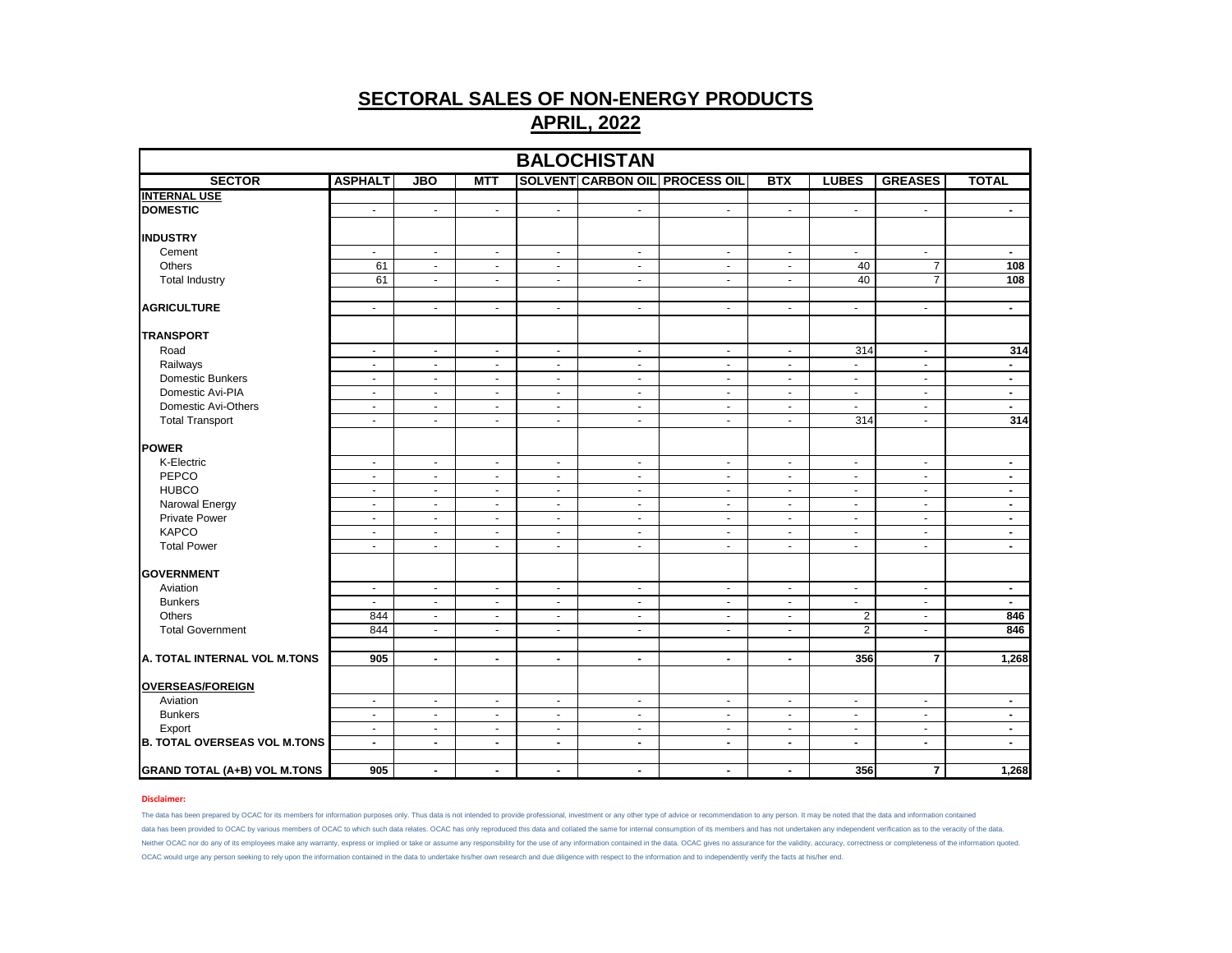| <b>GILGIT BALTISTAN</b>             |                          |                             |                          |                             |                |                                       |                |                          |                |                          |  |
|-------------------------------------|--------------------------|-----------------------------|--------------------------|-----------------------------|----------------|---------------------------------------|----------------|--------------------------|----------------|--------------------------|--|
| <b>SECTOR</b>                       | <b>ASPHALT</b>           | <b>JBO</b>                  | <b>MTT</b>               |                             |                | <b>SOLVENT CARBON OIL PROCESS OIL</b> | <b>BTX</b>     | <b>LUBES</b>             | <b>GREASES</b> | <b>TOTAL</b>             |  |
| <b>INTERNAL USE</b>                 |                          |                             |                          |                             |                |                                       |                |                          |                |                          |  |
| <b>DOMESTIC</b>                     | $\blacksquare$           | $\blacksquare$              | $\blacksquare$           | $\sim$                      | $\blacksquare$ | $\blacksquare$                        | $\blacksquare$ | $\blacksquare$           | $\bullet$      | $\sim$                   |  |
| <b>INDUSTRY</b>                     |                          |                             |                          |                             |                |                                       |                |                          |                |                          |  |
| Cement                              | $\sim$                   | $\blacksquare$              | $\blacksquare$           | $\sim$                      | $\blacksquare$ | $\blacksquare$                        | $\blacksquare$ | $\blacksquare$           | $\blacksquare$ | $\blacksquare$           |  |
| Others                              | 49                       | $\sim$                      | $\omega$                 | $\sim$                      | $\omega$       | $\omega$                              | $\blacksquare$ | 6                        | $\sim$         | 55                       |  |
| <b>Total Industry</b>               | 49                       | $\mathcal{L}_{\mathcal{C}}$ | $\blacksquare$           | $\blacksquare$              | $\blacksquare$ | $\blacksquare$                        | $\blacksquare$ | 6                        | $\blacksquare$ | 55                       |  |
|                                     |                          |                             |                          |                             |                |                                       |                |                          |                |                          |  |
| <b>AGRICULTURE</b>                  | $\omega$                 | $\sim$                      | $\omega$                 | $\sim$                      | $\omega$       | $\omega$                              | $\omega$       | ÷.                       | $\omega$       | $\blacksquare$           |  |
| <b>TRANSPORT</b>                    |                          |                             |                          |                             |                |                                       |                |                          |                |                          |  |
| Road                                | $\blacksquare$           | $\sim$                      | $\sim$                   | $\sim$                      | $\omega$       | $\omega$                              | $\omega$       | 8                        | $\sim$         | 8                        |  |
| Railways                            | $\overline{\phantom{a}}$ | $\blacksquare$              | $\blacksquare$           | $\mathcal{L}_{\mathcal{C}}$ | $\blacksquare$ | $\blacksquare$                        | $\blacksquare$ | $\blacksquare$           | $\blacksquare$ | $\blacksquare$           |  |
| Domestic Bunkers                    | $\blacksquare$           | $\sim$                      | $\blacksquare$           | $\sim$                      | $\sim$         | $\blacksquare$                        | $\sim$         | $\sim$                   | $\blacksquare$ | $\sim$                   |  |
| Domestic Avi-PIA                    | $\blacksquare$           | $\sim$                      | $\omega$                 | $\sim$                      | $\omega$       | $\omega$                              | $\blacksquare$ | ÷.                       | $\sim$         | $\blacksquare$           |  |
| Domestic Avi-Others                 | $\blacksquare$           | $\blacksquare$              | $\blacksquare$           | $\blacksquare$              | $\blacksquare$ | $\blacksquare$                        | $\blacksquare$ | $\blacksquare$           | $\blacksquare$ | $\blacksquare$           |  |
| <b>Total Transport</b>              | $\blacksquare$           | $\sim$                      | $\blacksquare$           | $\sim$                      | $\sim$         | $\blacksquare$                        | $\blacksquare$ | 8                        | $\blacksquare$ | 8                        |  |
|                                     |                          |                             |                          |                             |                |                                       |                |                          |                |                          |  |
| <b>POWER</b>                        |                          |                             |                          |                             |                |                                       |                |                          |                |                          |  |
| K-Electric                          | $\blacksquare$           | $\blacksquare$              | $\blacksquare$           | $\sim$                      | $\blacksquare$ | $\blacksquare$                        | $\blacksquare$ | $\blacksquare$           | $\blacksquare$ | $\blacksquare$           |  |
| PEPCO                               | $\blacksquare$           | $\sim$                      | $\sim$                   | $\sim$                      | $\omega$       | $\omega$                              | $\blacksquare$ | ÷.                       | $\sim$         | $\blacksquare$           |  |
| <b>HUBCO</b>                        | $\blacksquare$           | $\blacksquare$              | $\blacksquare$           | $\blacksquare$              | $\blacksquare$ | $\blacksquare$                        | $\blacksquare$ | $\blacksquare$           | $\blacksquare$ | $\blacksquare$           |  |
| Narowal Energy                      | $\blacksquare$           | $\sim$                      | $\blacksquare$           | $\sim$                      | $\sim$         | $\blacksquare$                        | $\blacksquare$ | $\sim$                   | $\blacksquare$ | $\sim$                   |  |
| <b>Private Power</b>                | $\omega$                 | $\sim$                      | $\sim$                   | $\sim$                      | $\omega$       | $\blacksquare$                        | $\blacksquare$ | ÷.                       | $\sim$         | $\blacksquare$           |  |
| <b>KAPCO</b>                        | $\blacksquare$           | $\blacksquare$              | $\blacksquare$           | $\mathcal{L}_{\mathcal{C}}$ | $\blacksquare$ | $\blacksquare$                        | $\blacksquare$ | $\blacksquare$           | $\blacksquare$ | $\blacksquare$           |  |
| <b>Total Power</b>                  | $\blacksquare$           | $\sim$                      | $\blacksquare$           | $\sim$                      | $\blacksquare$ | $\blacksquare$                        | $\blacksquare$ | $\sim$                   | $\blacksquare$ | $\sim$                   |  |
| <b>GOVERNMENT</b>                   |                          |                             |                          |                             |                |                                       |                |                          |                |                          |  |
| Aviation                            | $\blacksquare$           | $\blacksquare$              | $\blacksquare$           | $\sim$                      | $\blacksquare$ | $\blacksquare$                        | $\blacksquare$ | $\blacksquare$           | $\blacksquare$ | $\sim$                   |  |
| <b>Bunkers</b>                      | $\blacksquare$           | $\sim$                      | $\sim$                   | $\sim$                      | $\omega$       | $\blacksquare$                        | $\blacksquare$ | ÷.                       | $\sim$         | $\sim$                   |  |
| Others                              | 146                      | $\blacksquare$              | $\blacksquare$           | $\blacksquare$              | $\blacksquare$ | $\blacksquare$                        | $\blacksquare$ | $\blacksquare$           | $\blacksquare$ | 146                      |  |
| <b>Total Government</b>             | 146                      | $\blacksquare$              | $\blacksquare$           | $\sim$                      | $\sim$         | $\blacksquare$                        | $\blacksquare$ | $\blacksquare$           | $\blacksquare$ | $\frac{146}{2}$          |  |
|                                     |                          |                             |                          |                             |                |                                       |                |                          |                |                          |  |
| A. TOTAL INTERNAL VOL M.TONS        | 195                      | $\blacksquare$              | $\overline{\phantom{a}}$ | $\blacksquare$              | $\blacksquare$ | $\blacksquare$                        | $\blacksquare$ | $\overline{14}$          | $\blacksquare$ | 209                      |  |
| <b>OVERSEAS/FOREIGN</b>             |                          |                             |                          |                             |                |                                       |                |                          |                |                          |  |
| Aviation                            | $\overline{\phantom{a}}$ | $\blacksquare$              | $\blacksquare$           | $\sim$                      | $\blacksquare$ | $\blacksquare$                        | $\sim$         | $\blacksquare$           | $\blacksquare$ | $\overline{\phantom{a}}$ |  |
| <b>Bunkers</b>                      | $\blacksquare$           | $\sim$                      | $\blacksquare$           | $\sim$                      | $\sim$         | $\blacksquare$                        | $\sim$         | $\sim$                   | $\blacksquare$ | $\sim$                   |  |
| Export                              | $\blacksquare$           | $\sim$                      | $\sim$                   | $\sim$                      | $\omega$       | $\blacksquare$                        | $\blacksquare$ | ÷.                       | $\sim$         | $\blacksquare$           |  |
| <b>B. TOTAL OVERSEAS VOL M.TONS</b> | $\blacksquare$           | $\blacksquare$              | $\blacksquare$           | $\blacksquare$              | $\blacksquare$ | $\blacksquare$                        | $\blacksquare$ | $\overline{\phantom{a}}$ | $\blacksquare$ | $\blacksquare$           |  |
|                                     |                          |                             |                          |                             |                |                                       |                |                          |                |                          |  |
| <b>GRAND TOTAL (A+B) VOL M.TONS</b> | 195                      | $\sim$                      | $\blacksquare$           | $\sim$                      | $\blacksquare$ | $\blacksquare$                        | $\blacksquare$ | 14                       | $\blacksquare$ | 209                      |  |

### **Disclaimer:**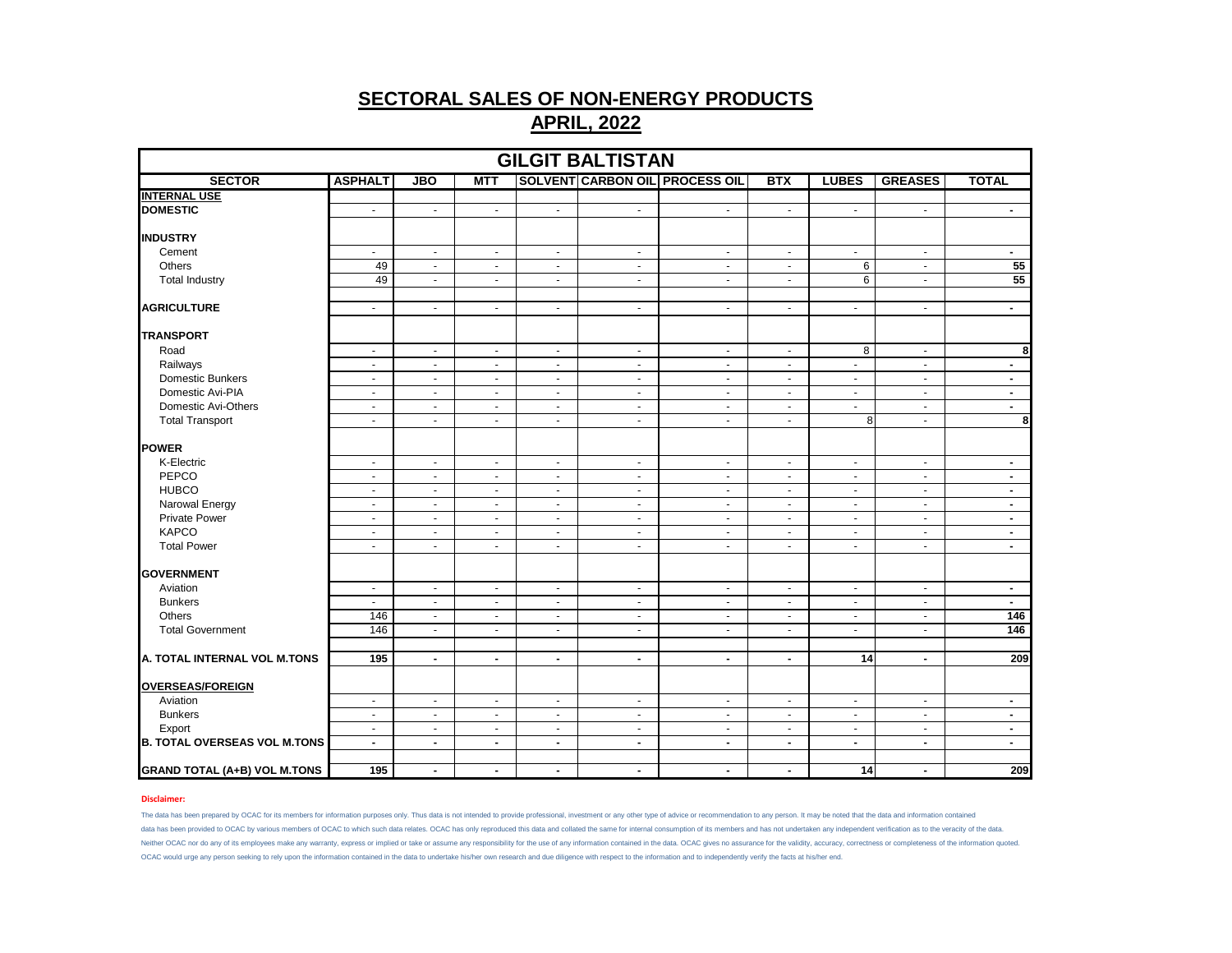|                                     |                |                          |                |                | <b>AZAD KASHMIR</b>         |                                       |                |                 |                |                |
|-------------------------------------|----------------|--------------------------|----------------|----------------|-----------------------------|---------------------------------------|----------------|-----------------|----------------|----------------|
| <b>SECTOR</b>                       | <b>ASPHALT</b> | <b>JBO</b>               | <b>MTT</b>     |                |                             | <b>SOLVENT CARBON OIL PROCESS OIL</b> | <b>BTX</b>     | <b>LUBES</b>    | <b>GREASES</b> | <b>TOTAL</b>   |
| <b>INTERNAL USE</b>                 |                |                          |                |                |                             |                                       |                |                 |                |                |
| <b>DOMESTIC</b>                     | $\sim$         | $\mathbf{r}$             | $\blacksquare$ | $\mathcal{L}$  | $\mathcal{L}_{\mathcal{A}}$ | $\sim$                                | $\blacksquare$ | $\omega$        | $\sim$         | $\sim$         |
|                                     |                |                          |                |                |                             |                                       |                |                 |                |                |
| <b>INDUSTRY</b>                     |                |                          |                |                |                             |                                       |                |                 |                |                |
| Cement                              | $\blacksquare$ | $\blacksquare$           | $\blacksquare$ | $\sim$         | $\blacksquare$              | $\blacksquare$                        | $\sim$         | $\blacksquare$  | $\blacksquare$ | $\sim$         |
| <b>Others</b>                       | $\omega$       | $\omega$                 | $\omega$       | $\omega$       | $\omega$                    | $\blacksquare$                        | $\sim$         | 5               | $\omega$       | 5              |
| <b>Total Industry</b>               | $\blacksquare$ | $\blacksquare$           | $\blacksquare$ | $\blacksquare$ | $\blacksquare$              | $\blacksquare$                        | $\blacksquare$ | $\overline{5}$  | $\blacksquare$ | $\overline{5}$ |
|                                     |                |                          |                |                |                             |                                       |                |                 |                |                |
| <b>AGRICULTURE</b>                  | $\sim$         | $\blacksquare$           | $\sim$         | $\sim$         | $\blacksquare$              | $\blacksquare$                        | $\sim$         | $\blacksquare$  | $\blacksquare$ | $\sim$         |
| <b>TRANSPORT</b>                    |                |                          |                |                |                             |                                       |                |                 |                |                |
| Road                                | $\sim$         | $\sim$                   | $\sim$         | $\sim$         | $\sim$                      | $\blacksquare$                        | $\sim$         | 69              | $\sim$         | 69             |
| Railways                            | $\blacksquare$ | $\blacksquare$           | $\blacksquare$ | $\blacksquare$ | $\blacksquare$              | $\overline{\phantom{a}}$              | $\omega$       | $\omega$        | $\blacksquare$ | $\blacksquare$ |
| Domestic Bunkers                    | $\sim$         | $\sim$                   | $\sim$         | $\sim$         | $\sim$                      | $\blacksquare$                        | $\blacksquare$ | $\blacksquare$  | $\sim$         | $\sim$         |
| Domestic Avi-PIA                    | $\sim$         | $\sim$                   | $\sim$         | $\blacksquare$ | $\sim$                      | $\blacksquare$                        | $\blacksquare$ | $\blacksquare$  | $\blacksquare$ | $\blacksquare$ |
| Domestic Avi-Others                 | $\sim$         | $\blacksquare$           | $\sim$         | $\omega$       | $\omega$                    | $\tilde{\phantom{a}}$                 | $\sim$         | $\blacksquare$  | $\omega$       | $\blacksquare$ |
| <b>Total Transport</b>              | $\sim$         | ÷.                       | $\sim$         | $\omega$       | $\sim$                      | $\blacksquare$                        | $\omega$       | 69              | $\sim$         | 69             |
|                                     |                |                          |                |                |                             |                                       |                |                 |                |                |
| <b>POWER</b>                        |                |                          |                |                |                             |                                       |                |                 |                |                |
| K-Electric                          | $\blacksquare$ | $\bullet$                | $\sim$         | $\sim$         | $\bullet$                   | $\blacksquare$                        | $\blacksquare$ | $\blacksquare$  | $\blacksquare$ | $\sim$         |
| PEPCO                               | $\blacksquare$ | $\sim$                   | $\blacksquare$ | $\blacksquare$ | $\blacksquare$              | $\blacksquare$                        | $\blacksquare$ | $\blacksquare$  | $\blacksquare$ | $\sim$         |
| <b>HUBCO</b>                        | $\blacksquare$ | $\blacksquare$           | $\sim$         | $\blacksquare$ | $\blacksquare$              | $\blacksquare$                        | $\blacksquare$ | $\blacksquare$  | $\blacksquare$ | $\blacksquare$ |
| Narowal Energy                      | $\sim$         | $\blacksquare$           | $\sim$         | $\sim$         | $\bullet$                   | $\blacksquare$                        | $\blacksquare$ | $\blacksquare$  | $\blacksquare$ | $\blacksquare$ |
| <b>Private Power</b>                | $\blacksquare$ | $\blacksquare$           | $\sim$         | $\blacksquare$ | $\blacksquare$              | $\blacksquare$                        | $\blacksquare$ | $\blacksquare$  | $\blacksquare$ | $\blacksquare$ |
| <b>KAPCO</b>                        | $\omega$       | $\blacksquare$           | $\omega$       | $\sim$         | $\omega$                    | $\blacksquare$                        | $\sim$         | $\omega$        | $\blacksquare$ | $\blacksquare$ |
| <b>Total Power</b>                  | $\sim$         | $\sim$                   | $\sim$         | $\sim$         | $\sim$                      | $\sim$                                | $\sim$         | $\sim$          | $\blacksquare$ | $\sim$         |
| <b>GOVERNMENT</b>                   |                |                          |                |                |                             |                                       |                |                 |                |                |
| Aviation                            | $\blacksquare$ | $\blacksquare$           | $\sim$         | $\sim$         | $\blacksquare$              | $\blacksquare$                        | $\blacksquare$ | $\blacksquare$  | $\blacksquare$ | $\blacksquare$ |
| <b>Bunkers</b>                      | $\sim$         | ÷.                       | $\sim$         | $\blacksquare$ | $\blacksquare$              | $\blacksquare$                        | $\blacksquare$ | $\blacksquare$  | $\blacksquare$ | $\sim$         |
| <b>Others</b>                       | 3,224          | $\blacksquare$           | $\omega$       | $\omega$       | $\blacksquare$              | $\blacksquare$                        | $\sim$         | $\omega$        | $\omega$       | 3,224          |
| <b>Total Government</b>             | 3,224          | $\blacksquare$           | $\sim$         | $\sim$         | $\sim$                      | $\overline{\phantom{a}}$              | $\sim$         | $\blacksquare$  | $\blacksquare$ | 3,224          |
|                                     |                |                          |                |                |                             |                                       |                |                 |                |                |
| A. TOTAL INTERNAL VOL M.TONS        | 3,224          | $\overline{\phantom{a}}$ | $\blacksquare$ | $\blacksquare$ | $\blacksquare$              | $\blacksquare$                        | $\blacksquare$ | $\overline{74}$ | $\blacksquare$ | 3,298          |
|                                     |                |                          |                |                |                             |                                       |                |                 |                |                |
| <b>OVERSEAS/FOREIGN</b>             |                |                          |                |                |                             |                                       |                |                 |                |                |
| Aviation                            | $\sim$         | $\omega$                 | $\sim$         | $\sim$         | $\omega$                    | $\blacksquare$                        | $\omega$       | $\blacksquare$  | $\sim$         | $\blacksquare$ |
| <b>Bunkers</b>                      | $\blacksquare$ | $\blacksquare$           | $\sim$         | $\sim$         | $\blacksquare$              | $\blacksquare$                        | $\blacksquare$ | $\blacksquare$  | $\blacksquare$ | $\sim$         |
| Export                              | $\omega$       | ÷.                       | $\omega$       | $\omega$       | $\omega$                    | $\blacksquare$                        | $\sim$         | $\blacksquare$  | $\blacksquare$ | $\blacksquare$ |
| <b>B. TOTAL OVERSEAS VOL M.TONS</b> | $\omega$       | $\mathbf{r}$             | $\omega$       | $\blacksquare$ | $\omega$                    | $\blacksquare$                        | $\sim$         | $\omega$        | $\omega$       | $\blacksquare$ |
|                                     |                |                          |                |                |                             |                                       |                |                 |                |                |
| <b>GRAND TOTAL (A+B) VOL M.TONS</b> | 3,224          | $\blacksquare$           | $\blacksquare$ | $\blacksquare$ | $\blacksquare$              | $\blacksquare$                        | $\blacksquare$ | 74              | $\blacksquare$ | 3,298          |

### **Disclaimer:**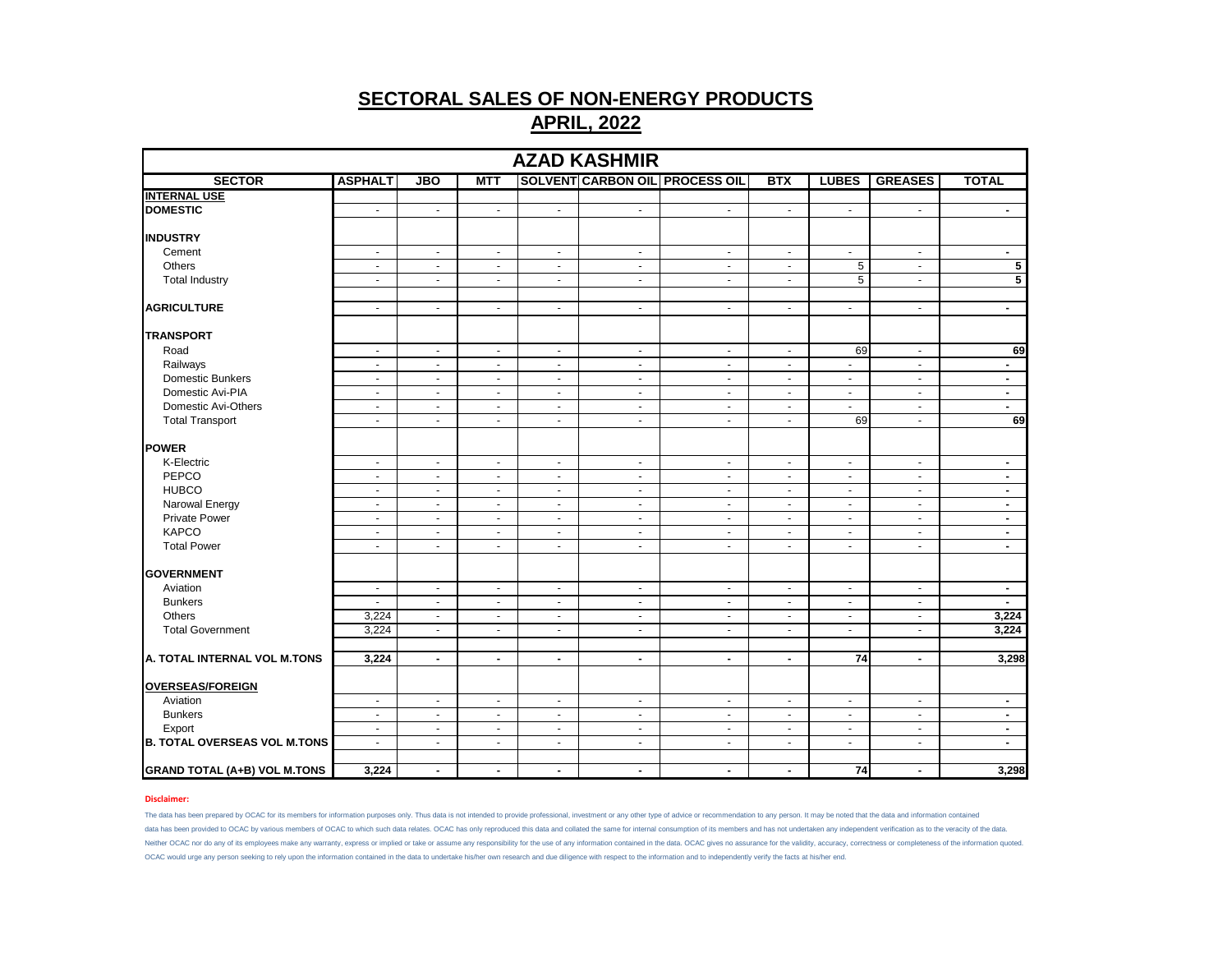| <b>FATA</b>                         |                |                          |                |                |                          |                                       |                             |                             |                             |                         |  |
|-------------------------------------|----------------|--------------------------|----------------|----------------|--------------------------|---------------------------------------|-----------------------------|-----------------------------|-----------------------------|-------------------------|--|
| <b>SECTOR</b>                       | <b>ASPHALT</b> | <b>JBO</b>               | MTT            |                |                          | <b>SOLVENT CARBON OIL PROCESS OIL</b> | <b>BTX</b>                  | <b>LUBES</b>                | <b>GREASES</b>              | <b>TOTAL</b>            |  |
| <b>INTERNAL USE</b>                 |                |                          |                |                |                          |                                       |                             |                             |                             |                         |  |
| <b>DOMESTIC</b>                     | $\omega$       | $\blacksquare$           | $\omega$       | $\sim$         | $\sim$                   | $\blacksquare$                        | $\mathbf{r}$                | $\sim$                      | $\omega$                    | $\sim$                  |  |
| <b>INDUSTRY</b>                     |                |                          |                |                |                          |                                       |                             |                             |                             |                         |  |
| Cement                              | $\sim$         | $\sim$                   | $\sim$         | $\sim$         | $\blacksquare$           | $\blacksquare$                        | $\sim$                      | $\sim$                      | $\mathcal{L}_{\mathcal{A}}$ | $\sim$                  |  |
| Others                              | $\sim$         | $\sim$                   | $\blacksquare$ | $\blacksquare$ | $\blacksquare$           | $\blacksquare$                        | $\blacksquare$              | $\overline{7}$              | $\sim$                      | $\overline{\mathbf{r}}$ |  |
| <b>Total Industry</b>               | $\blacksquare$ | $\blacksquare$           | $\omega$       | $\omega$       | $\blacksquare$           | ä,                                    | $\blacksquare$              | $\overline{7}$              | $\omega$                    | $\overline{\mathbf{7}}$ |  |
| <b>AGRICULTURE</b>                  | $\blacksquare$ | $\blacksquare$           | $\blacksquare$ | $\blacksquare$ | $\blacksquare$           | $\blacksquare$                        | $\blacksquare$              | $\blacksquare$              | $\blacksquare$              | $\sim$                  |  |
| <b>TRANSPORT</b>                    |                |                          |                |                |                          |                                       |                             |                             |                             |                         |  |
| Road                                | $\blacksquare$ | $\blacksquare$           | $\blacksquare$ | $\blacksquare$ | $\blacksquare$           | $\blacksquare$                        | $\blacksquare$              | $\sim$                      | $\blacksquare$              | $\sim$                  |  |
| Railways                            | $\blacksquare$ | $\blacksquare$           | $\blacksquare$ | $\blacksquare$ | $\overline{\phantom{a}}$ | $\sim$                                | $\blacksquare$              | $\blacksquare$              | $\sim$                      | $\blacksquare$          |  |
| Domestic Bunkers                    | $\sim$         | $\sim$                   | $\sim$         | $\sim$         | $\sim$                   | $\blacksquare$                        | $\sim$                      | $\sim$                      | $\sim$                      | $\sim$                  |  |
| Domestic Avi-PIA                    | $\sim$         | $\blacksquare$           | $\blacksquare$ | $\blacksquare$ | $\blacksquare$           | $\blacksquare$                        | $\blacksquare$              | $\sim$                      | $\blacksquare$              | $\sim$                  |  |
| Domestic Avi-Others                 | $\omega$       | $\blacksquare$           | $\blacksquare$ | $\omega$       | $\overline{\phantom{a}}$ | $\sim$                                | $\sim$                      | $\omega$                    | $\sim$                      | $\blacksquare$          |  |
| <b>Total Transport</b>              | $\blacksquare$ | $\blacksquare$           | $\sim$         | $\omega$       | $\sim$                   | $\blacksquare$                        | $\blacksquare$              | $\sim$                      | $\sim$                      | $\sim$                  |  |
| <b>POWER</b>                        |                |                          |                |                |                          |                                       |                             |                             |                             |                         |  |
| K-Electric                          | $\sim$         | $\blacksquare$           | $\blacksquare$ | $\sim$         | $\blacksquare$           | $\blacksquare$                        | $\mathcal{L}_{\mathcal{A}}$ | $\sim$                      | $\mathcal{L}_{\mathcal{A}}$ | $\sim$                  |  |
| PEPCO                               | $\blacksquare$ | $\blacksquare$           | $\blacksquare$ | $\blacksquare$ | $\sim$                   | $\blacksquare$                        | $\blacksquare$              | $\sim$                      | $\blacksquare$              | $\sim$                  |  |
| <b>HUBCO</b>                        | $\blacksquare$ | $\blacksquare$           | $\blacksquare$ | $\blacksquare$ | $\blacksquare$           | $\blacksquare$                        | $\blacksquare$              | $\sim$                      | $\blacksquare$              | $\blacksquare$          |  |
| Narowal Energy                      | $\blacksquare$ | $\blacksquare$           | $\sim$         | $\blacksquare$ | $\sim$                   | $\blacksquare$                        | $\blacksquare$              | $\sim$                      | $\sim$                      | $\sim$                  |  |
| Private Power                       | $\omega$       | $\mathbf{r}$             | $\mathbf{r}$   | $\omega$       | $\omega$                 | $\blacksquare$                        | $\sim$                      | $\omega$                    | $\omega$                    | $\sim$                  |  |
| <b>KAPCO</b>                        | $\blacksquare$ | $\overline{\phantom{a}}$ | $\blacksquare$ | $\blacksquare$ | $\blacksquare$           | $\blacksquare$                        | $\blacksquare$              | $\sim$                      | $\blacksquare$              | $\blacksquare$          |  |
| <b>Total Power</b>                  | $\sim$         | $\sim$                   | $\sim$         | $\omega$       | $\sim$                   | $\blacksquare$                        | $\sim$                      | $\sim$                      | $\mathcal{L}_{\mathcal{A}}$ | $\sim$                  |  |
| <b>GOVERNMENT</b>                   |                |                          |                |                |                          |                                       |                             |                             |                             |                         |  |
| Aviation                            | $\blacksquare$ | $\blacksquare$           | $\omega$       | $\mathcal{L}$  | $\sim$                   | $\blacksquare$                        | $\blacksquare$              | $\mathcal{L}_{\mathcal{A}}$ | $\sim$                      | $\blacksquare$          |  |
| <b>Bunkers</b>                      | $\blacksquare$ | $\blacksquare$           | $\blacksquare$ | $\blacksquare$ | $\blacksquare$           | $\blacksquare$                        | $\blacksquare$              | $\blacksquare$              | $\blacksquare$              | $\sim$                  |  |
| Others                              | $\blacksquare$ | $\overline{\phantom{a}}$ | $\blacksquare$ | $\blacksquare$ | $\blacksquare$           | $\blacksquare$                        | $\blacksquare$              | $\blacksquare$              | $\blacksquare$              | $\blacksquare$          |  |
| <b>Total Government</b>             | $\sim$         | $\blacksquare$           | $\sim$         | $\sim$         | $\sim$                   | $\blacksquare$                        | $\blacksquare$              | $\sim$                      | $\sim$                      | $\sim$                  |  |
|                                     |                |                          |                |                |                          |                                       |                             |                             |                             |                         |  |
| A. TOTAL INTERNAL VOL M.TONS        | $\blacksquare$ | $\blacksquare$           | $\blacksquare$ | $\blacksquare$ | $\blacksquare$           | $\blacksquare$                        | $\blacksquare$              | $\overline{\mathbf{r}}$     | $\blacksquare$              | $\overline{\mathbf{r}}$ |  |
| <b>OVERSEAS/FOREIGN</b>             |                |                          |                |                |                          |                                       |                             |                             |                             |                         |  |
| Aviation                            | $\sim$         | $\mathbf{r}$             | $\mathbf{r}$   | $\omega$       | $\omega$                 | $\blacksquare$                        | $\sim$                      | $\sim$                      | $\omega$                    | $\blacksquare$          |  |
| <b>Bunkers</b>                      | $\blacksquare$ | $\blacksquare$           | $\sim$         | $\blacksquare$ | $\blacksquare$           | $\blacksquare$                        | $\blacksquare$              | $\sim$                      | $\sim$                      | $\sim$                  |  |
| Export                              | $\blacksquare$ | $\blacksquare$           | $\blacksquare$ | $\blacksquare$ | $\blacksquare$           | $\blacksquare$                        | $\blacksquare$              | $\blacksquare$              | $\blacksquare$              | $\sim$                  |  |
| <b>B. TOTAL OVERSEAS VOL M.TONS</b> | $\blacksquare$ | $\blacksquare$           | $\blacksquare$ | $\blacksquare$ | $\blacksquare$           | $\blacksquare$                        | $\blacksquare$              | $\blacksquare$              | $\blacksquare$              | $\sim$                  |  |
| <b>GRAND TOTAL (A+B) VOL M.TONS</b> | $\blacksquare$ | $\blacksquare$           | $\blacksquare$ | $\blacksquare$ | $\blacksquare$           | $\blacksquare$                        | $\blacksquare$              | $\overline{7}$              | $\blacksquare$              | $\overline{7}$          |  |

### **Disclaimer:**